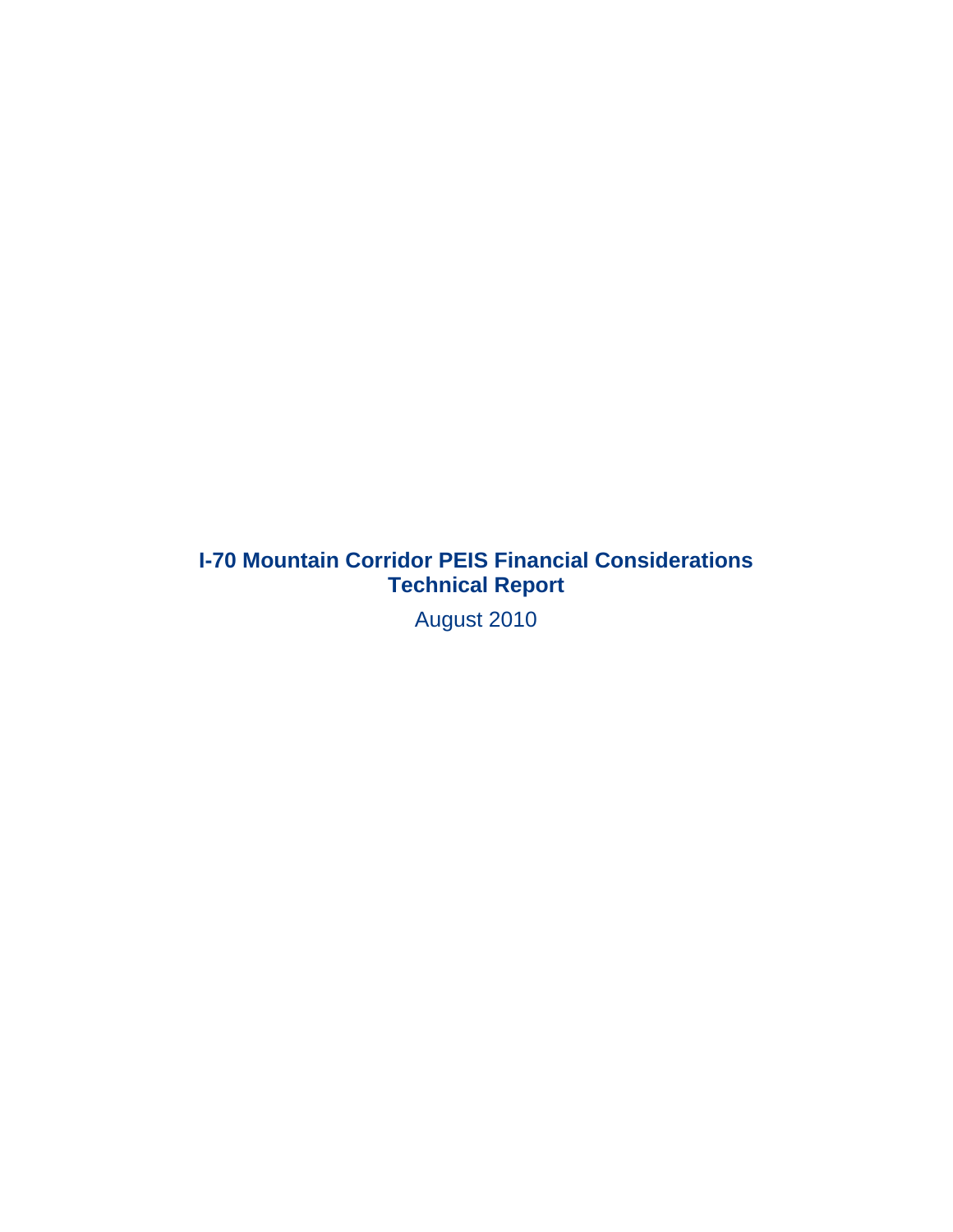**This page intentionally left blank.**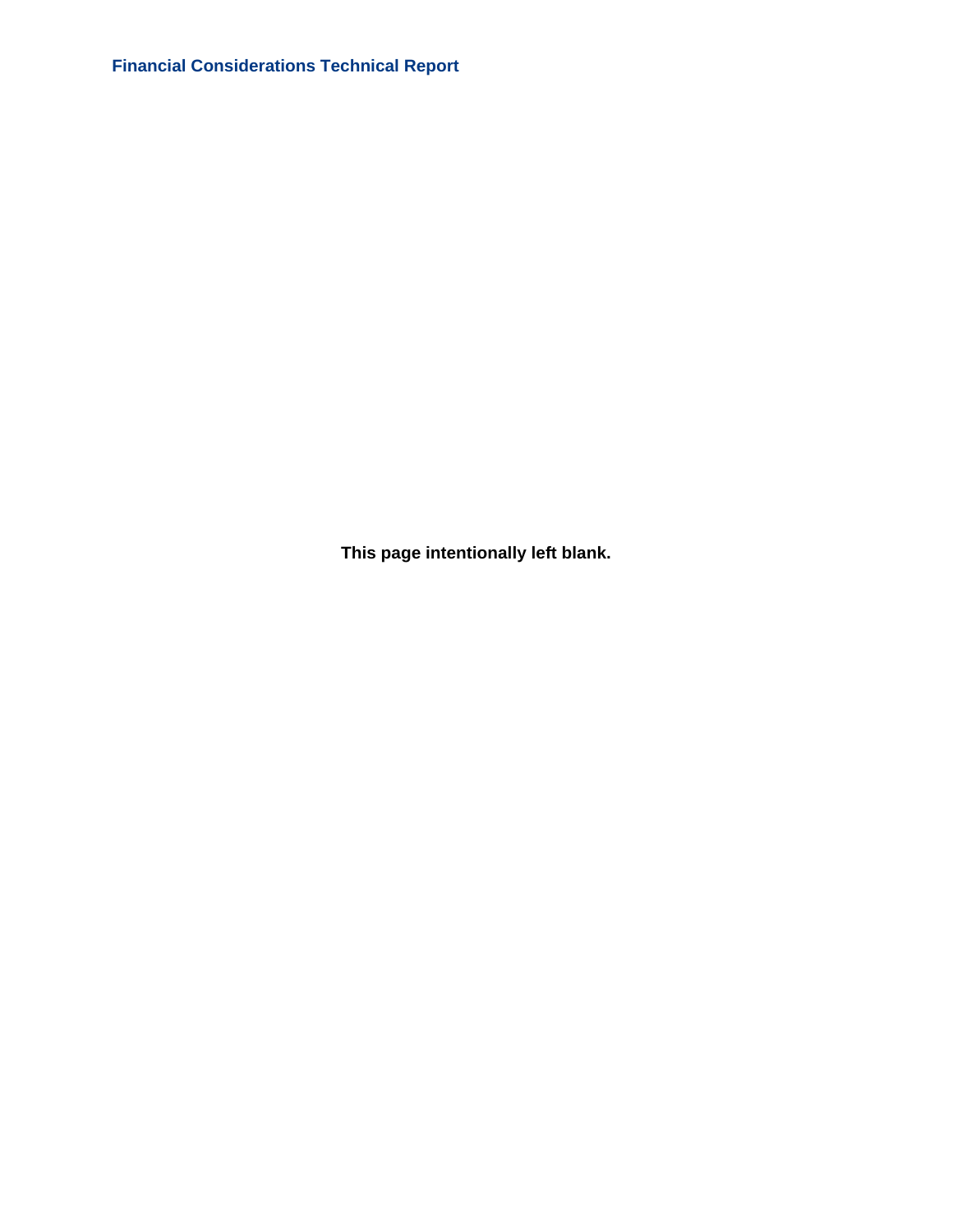# **Table of Contents**

| 2.2 PEIS Financial Committee Predicted a Funding Shortfall Early in Project Development 2 |  |
|-------------------------------------------------------------------------------------------|--|
|                                                                                           |  |
|                                                                                           |  |
|                                                                                           |  |
|                                                                                           |  |
|                                                                                           |  |
|                                                                                           |  |
|                                                                                           |  |
| 4.1.1 Funding Assumptions in the 2035 Statewide Transportation Plan 11                    |  |
|                                                                                           |  |
|                                                                                           |  |
|                                                                                           |  |
|                                                                                           |  |
|                                                                                           |  |
|                                                                                           |  |
|                                                                                           |  |
|                                                                                           |  |
|                                                                                           |  |
|                                                                                           |  |
| 4.5.4 Transportation Infrastructure Finance and Innovation Act Loans 18                   |  |
|                                                                                           |  |
|                                                                                           |  |
|                                                                                           |  |
|                                                                                           |  |
|                                                                                           |  |
|                                                                                           |  |
|                                                                                           |  |
|                                                                                           |  |
|                                                                                           |  |

# **List of Figures**

# **List of Tables**

| Table 2. Potential Components for a \$1.6 Billion to \$2.2 Billion Funding Scenario - 20046 |  |
|---------------------------------------------------------------------------------------------|--|
|                                                                                             |  |
|                                                                                             |  |
|                                                                                             |  |
|                                                                                             |  |
| Table 7. Potential Components of an Approximate \$1.5 Billion to \$2.5 Billion              |  |
|                                                                                             |  |
|                                                                                             |  |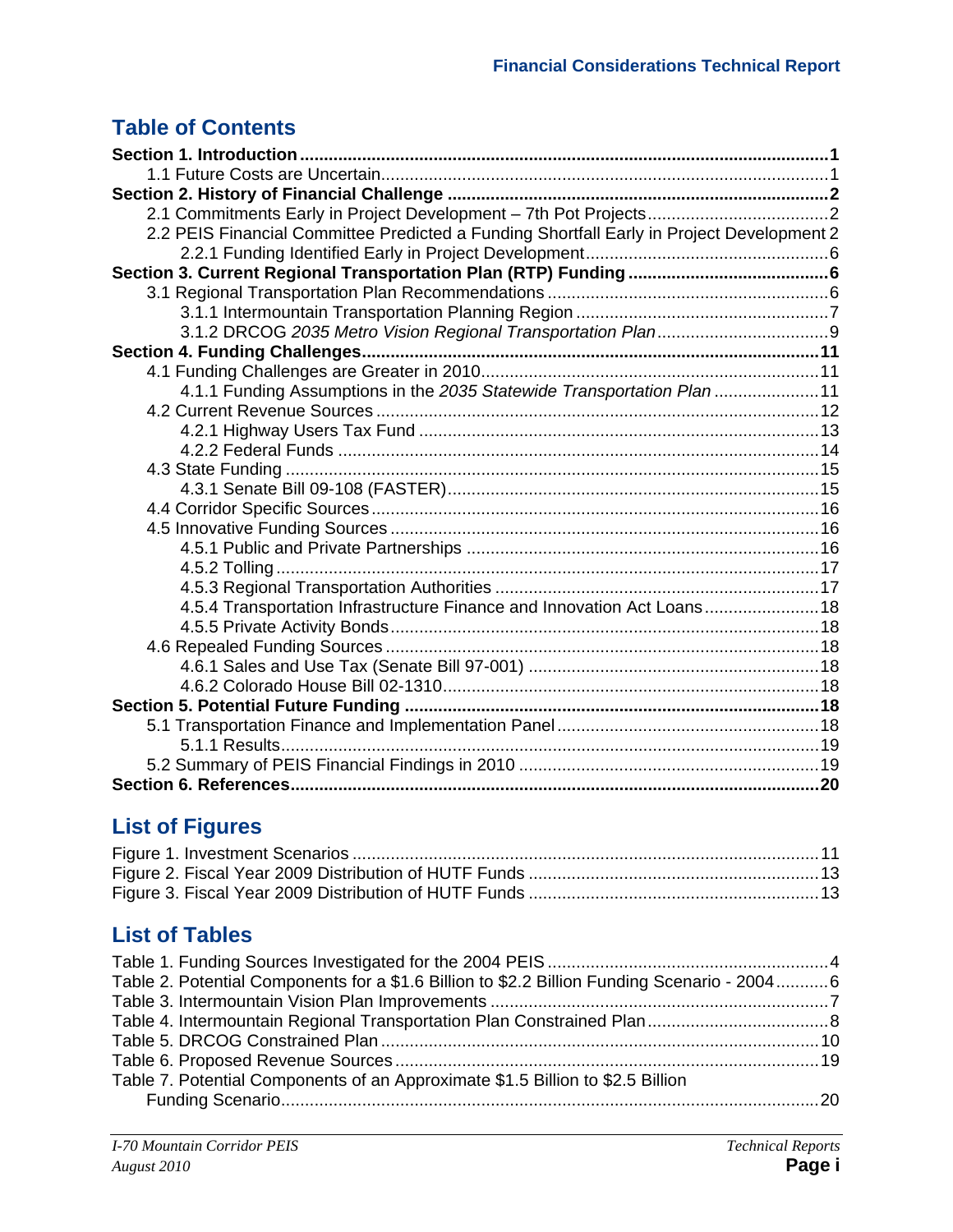**This page intentionally left blank.**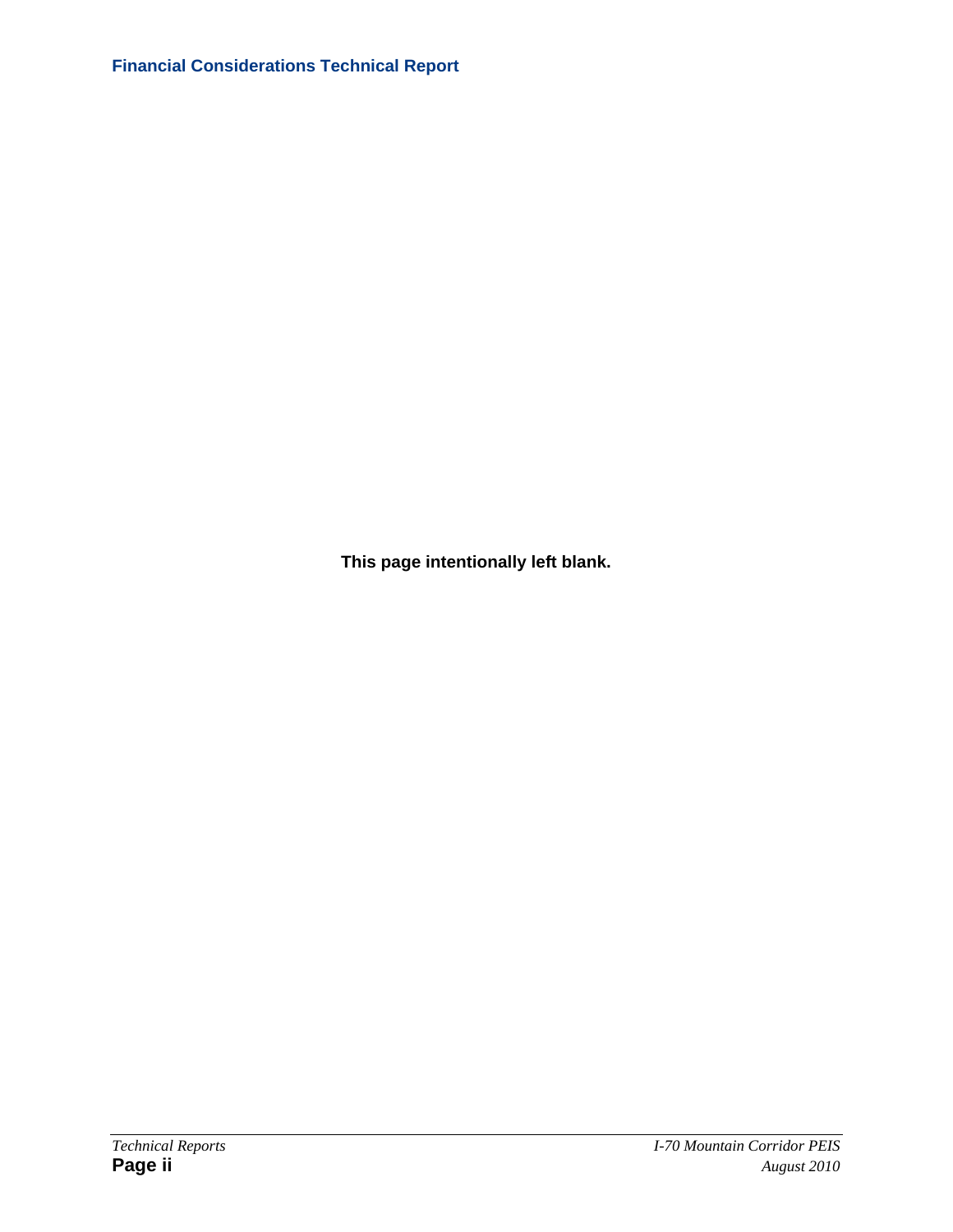# <span id="page-4-0"></span>**Section 1. Introduction**

The purpose of this *Financial Considerations Technical Report* is to provide technical support of the information and analysis presented in **Chapter 5, Financial Considerations**, of the I-70 Mountain Corridor Revised Draft Programmatic Environmental Impact Statement (PEIS).

This Technical Report focuses on the following:

- Cost uncertainties
- **Project background and history with respect to ongoing financial challenges**
- Financial sources investigated during the early stages of the National Environmental Policy Act (NEPA) process
- Funding challenges in  $2010$
- Summary of probable financial sources in 2010

### <span id="page-4-1"></span>**1.1 Future Costs are Uncertain**

The analysis assumes a 2010 capital cost for the Preferred Alternative is from \$9.2 to 11.2 billion in 2010 dollars, which is considered the best case estimate. A Colorado Department of Transportation (CDOT) sponsored *Cost Validation and Risk Assessment – I-70 Mountain Corridor Mileposts 116 to 260 (CDOT, February 2007)* suggests on page 5 that the Highway and Advanced Guideway System elements would, assuming an 80 percent level of confidence, range from \$7 to \$9 billion and \$18 to \$20 billion in year of expenditure (YOE) dollars, respectively (this document is a draft report that was never finalized based on the most recent Federal Highway Administration guidance that does not require quantitative risk based cost estimate for a Tier 1 project).

Any of the alternatives evaluated in the PEIS would be subject to uncertainty and escalation. All of the Action Alternatives would be Mega-Projects if implemented at one time, involving complicated environmental, procurement, and constructability challenges. At the PEIS level of analysis, engineering, schedule, and market conditions are not well defined. Cost risk and escalation for the highway element was estimated at 191 percent at a 90 percent level of confidence; the respective values for the Advanced Guideway System element were 246 percent, meaning that it is likely that any of the Action Alternatives evaluated in the PEIS would be about twice the 2010 cost. Assuming just escalation, project costs can be expected to double every 18 years assuming an inflation rate of 4 percent.

It is also probable that government revenues will track fairly close to increases in the consumer price index (CPI), somewhat mitigating the effects of construction cost escalation. Historically, construction inflation has been slightly higher than increases in the CPI.

Assuming the \$11.2 billion estimate in 2010 dollars, annual capital commitments would range from \$690 to \$687.6 million per year assuming a cost of money of three to four and one half percent, should CDOT finance the project. Statewide, CDOT's current budget for all programs is approximately \$1 billion. Of this, budget the majority of funding is focused on maintaining the state's existing infrastructure and ensuring the traveling public's safety – with limited funding for new capacity projects. Looking into the future, CDOT has about 50 percent of the funds required to fulfill the requirements of the *2035 Statewide Transportation Plan* (Plan). The Plan dedicates no funding specifically to the Preferred Alternative for the I-70 Mountain Corridor.

In response to this situation, Colorado has a process for prioritizing the various needed improvements and is actively investigating additional funding sources. Funding sources identified for the I-70 Mountain Corridor are not limited to existing sources, and are subject to shifts in the financial climate that can affect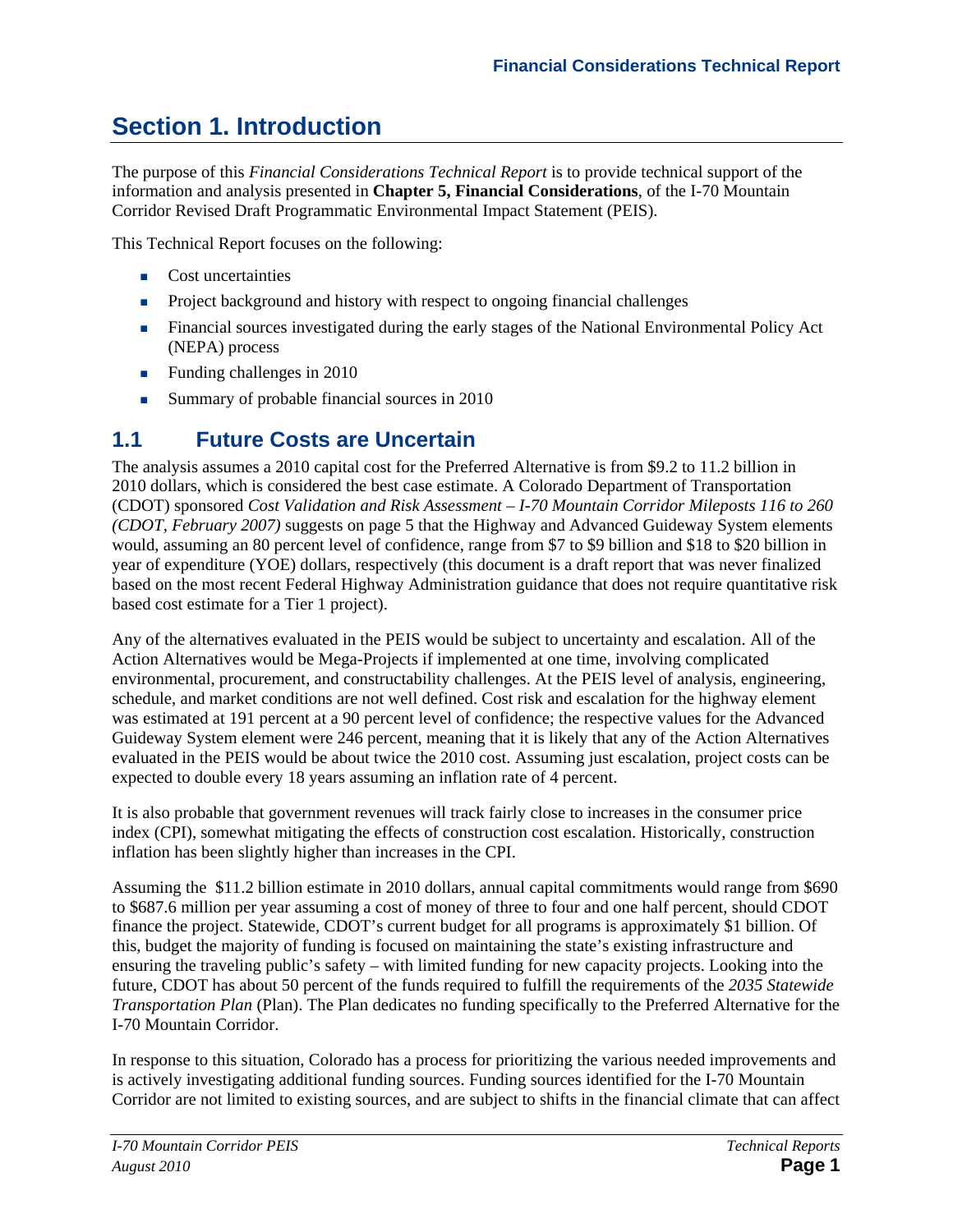all federally and state-funded programs. It is anticipated that detailed engineering and financial strategies would be prepared for each Tier 2 process in the future.

# <span id="page-5-0"></span>**Section 2. History of Financial Challenge**

As described below, the I-70 Mountain Corridor program has been challenged with high costs due to the magnitude and complexity of the proposed improvements and a lack of federal, state, and local funding. This challenge has persisted over the past 10 years, and is even more complicated with the current economic conditions.

# **2.1 Commitments Early in Project Development – 7th Pot Projects**

<span id="page-5-1"></span>The ColoradoTransportation Commission created the "7th Pot" in 1996, identifying 28 projects of statewide significance that were too large and costly to be funded by traditional means. These projects were known as the 7th Pot because the Transportation Commission had a minimum funding commitment of \$125 million taken "off the top" of CDOT's budget. The I-70 Mountain Corridor was identified as one of the 28 strategic projects.

In 1997, the Colorado General Assembly passed Senate Bill 97-001 (Senate Bill). Senate Bill 1 provided additional funding for these projects from sales and use tax revenues associated with automobiles and automobile-related accessories. The caveat was these additional revenues were only transferred to fund 7th Pot Projects only after the state met certain revenue thresholds (read as good economic years). Additionally, 10 percent of Senate Bill 1 transfers were required to fund transit projects. In 1999, Colorado voters passed TRANs, giving CDOT the authority to bond to accelerate these projects. TRANs did not provide enough funds.

At the time of its creation, the I-70 improvements had approximately \$1.6 million identified within the  $7<sup>th</sup>$ Pot. It was anticipated that this money would not have been available until 2017, and it could take up to 10 years before total funding was realized. In 2008, Senate Bill 1 was repealed by Senate Bill 09-228, leaving the remaining obligations of the 7th Pot unfunded. The I-70 Mountain Corridor 7th Pot budget, currently obligated at \$1.8 billion, remains unfunded. No new funding sources are available to address the remaining strategic projects, including the I-70 Mountain Corridor. It has been 15 years since the 7th Pot was developed and it is extremely difficult to maintain the state's existing system. Furthermore, the Transportation Commission can no longer take money "off the top" for these projects given today's economic climate.

While the remaining seven corridors (including the I-70 Mountain Corridor) are still of statewide signfigance, there is an acknowledgement that the 7th Pot funding concept is no longer valid. The Transportation Commission is not giving up on the remaining 7th Pot projects, but acknowledges the need for major legislative changes or ballot initiatives in the future to address these major corridors.

## <span id="page-5-2"></span>**2.2 PEIS Financial Committee Predicted a Funding Shortfall Early in Project Development**

During the development of the PEIS, a substantial funding shortfall was anticipated. Even when a \$4 billion cap was set for the Preferred Alternative, which has since been removed, it was evident that current funding could not sustain the majority of the Action Alternatives. To address the funding shortfall, CDOT formed a Finance Committee to identify potential sources of funding, the likelihood of securing this funding, and a description of the potential funding scenario. The Committee consisted of the following representatives: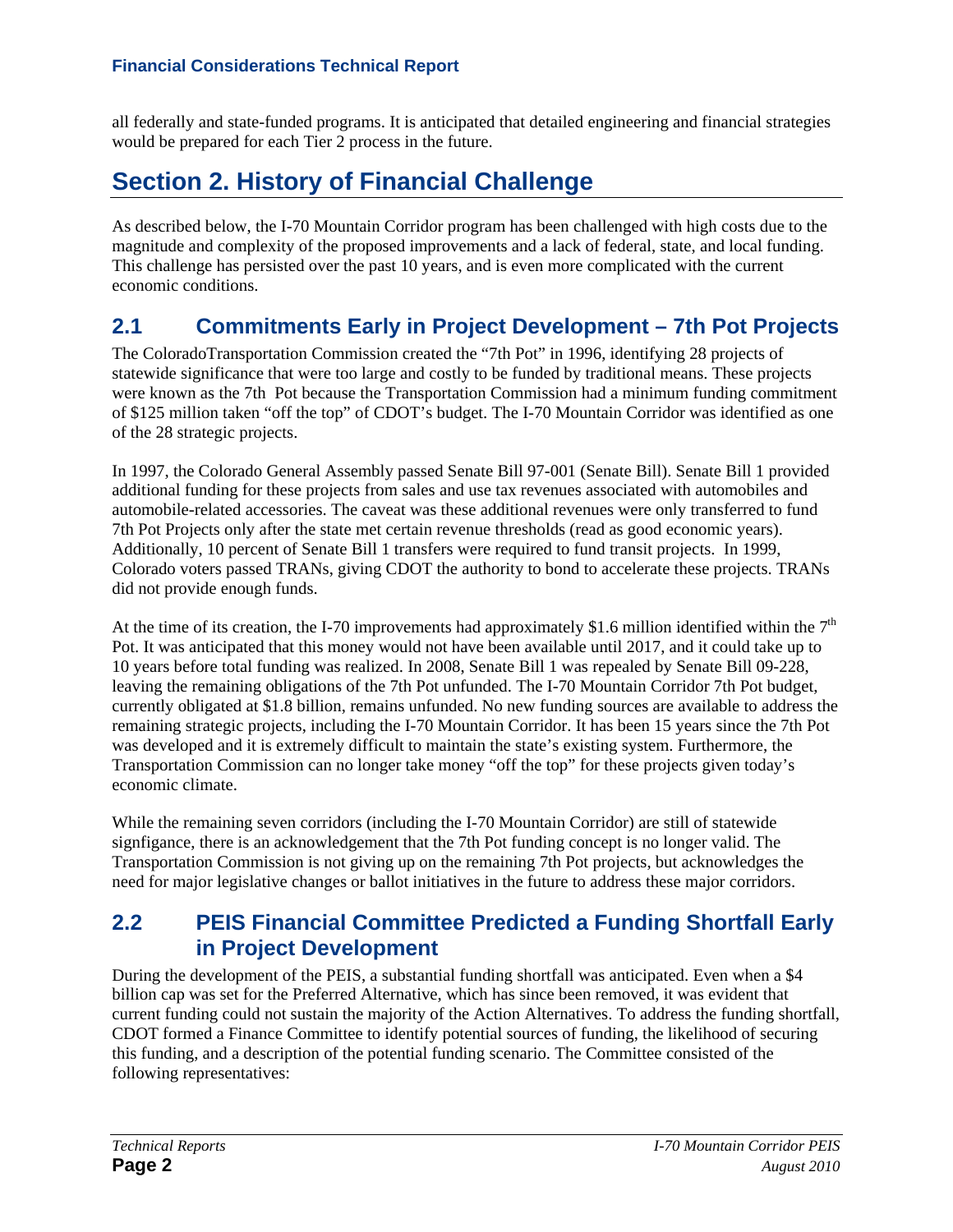- **Project management team**
- Governor's Office of State Planning and Budgeting
- **Colorado Intermountain Fixed Guideway Authority Board**
- Colorado Ski Country USA
- Colorado Transportation Commission
- **Summit County Commission**
- **Federal Transit Administration**
- **Federal Highway Administration**
- **CDOT Office of Policy and Office of Financial Management and Budget**

The Committee investigated traditional state and federal funding sources, innovative sources and local sources. In addition to the Highway Users Tax Fund and the Highway Trust Fund both derived from motor fuels taxes, the sources on **[Table 1](#page-7-0)** were investigated. **None of these sources were identified as a committed funding source for the project.** The majority of these sources are still being considered as potential avenues for funding or financing the Preferred Alternative.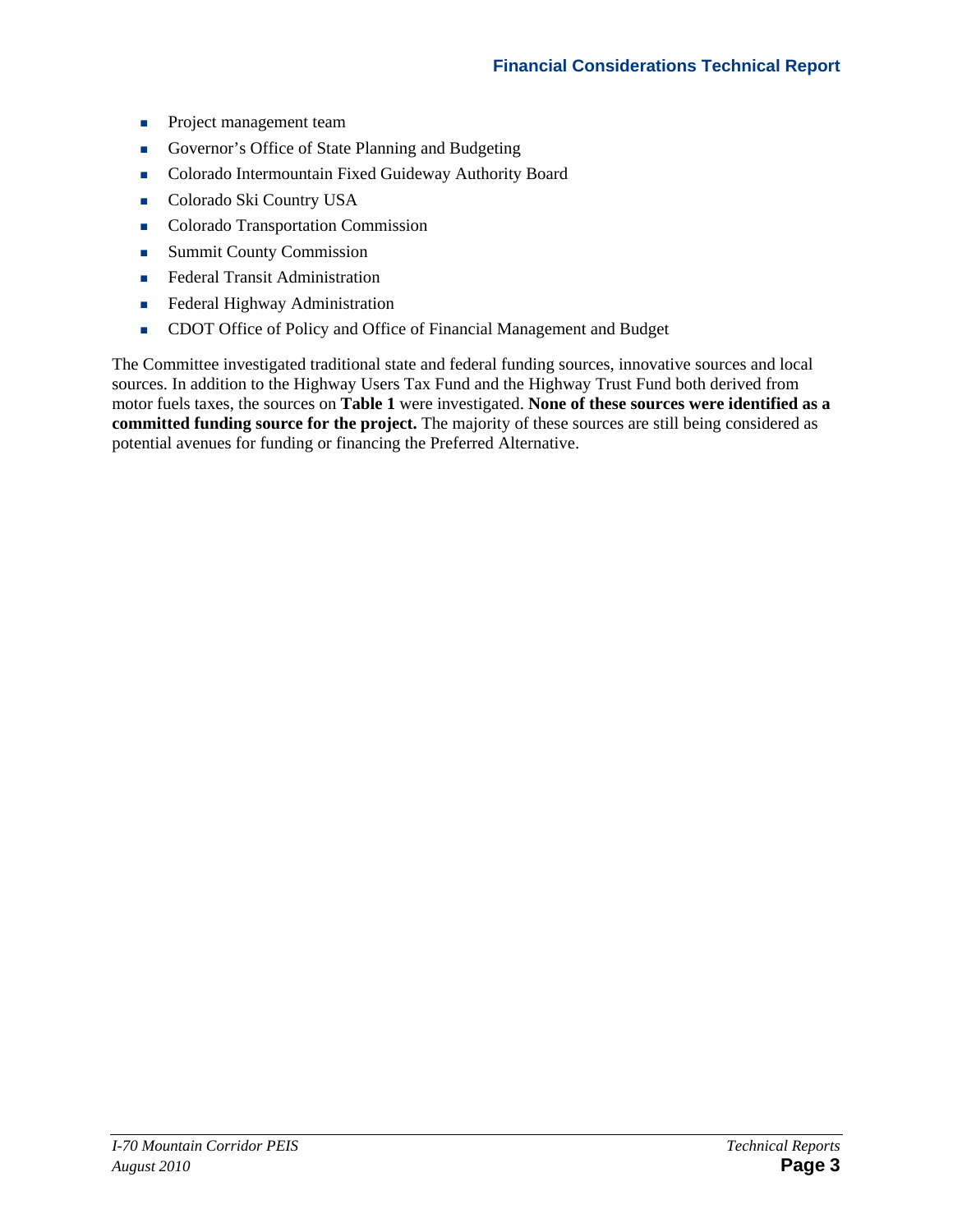<span id="page-7-0"></span>

| <b>Source</b>                                  | <b>Description</b>                                                                                                                                                                                                                                                                                                                                                                                                                                                                                                                                                                                                                                                                                             |  |  |
|------------------------------------------------|----------------------------------------------------------------------------------------------------------------------------------------------------------------------------------------------------------------------------------------------------------------------------------------------------------------------------------------------------------------------------------------------------------------------------------------------------------------------------------------------------------------------------------------------------------------------------------------------------------------------------------------------------------------------------------------------------------------|--|--|
| <b>Highway Users Tax Fund</b>                  | Defined in Section 4.2.                                                                                                                                                                                                                                                                                                                                                                                                                                                                                                                                                                                                                                                                                        |  |  |
| <b>Highway Trust Fund</b>                      | Defined in Section 4.2.                                                                                                                                                                                                                                                                                                                                                                                                                                                                                                                                                                                                                                                                                        |  |  |
| TEA 21 - Four Programs:                        | 1.<br>Interstate Maintenance Discretionary (IMD) -<br>The IMD program provides funding for<br>resurfacing, restoration, rehabilitation, and<br>reconstruction on the interstate system. Projects<br>selected for funding under this program are<br>funded at a 90 percent federal share. Projects<br>for added lanes (excluding high-occupancy<br>vehicle [HOV] lanes and auxiliary lanes) are<br>funded at 80 percent federal share.                                                                                                                                                                                                                                                                          |  |  |
|                                                | Public Lands Highways (PLH) - The PLH<br>2.<br>discretionary program provides funding for any<br>kind of transportation project eligible for<br>assistance under Title 23, United States Code<br>that is within, is adjacent to, or provides access<br>to federal public land areas. Projects selected<br>for funding under this program are funded at a<br>100 percent federal share.                                                                                                                                                                                                                                                                                                                         |  |  |
|                                                | Discretionary Bridge Program (DBP) - The<br>3.<br>DBP provides funds for the replacement or<br>rehabilitation of deficient highway bridges with<br>estimated costs greater than \$10 million or twice<br>the amount of the Highway Bridge Replacement<br>and Rehabilitation Program funds that the state<br>has received and/or seismic retrofit of highway<br>bridges. Projects under this discretionary<br>program are funded at an 80 percent federal<br>share.                                                                                                                                                                                                                                             |  |  |
|                                                | <b>Transportation, Community and System</b><br>4.<br>Preservation (TCSP) - The TCSP discretionary<br>program provides grants to states, local<br>governments, and Metropolitan Planning<br>Organizations to plan and implement strategies<br>that improve the efficiency of the transportation<br>system; reduce environmental impacts of<br>transportation; reduce the need for costly public<br>infrastructure investments; ensure efficient<br>access to jobs, services, and centers of trade;<br>examine the private sector development<br>patterns; and support these goals. There is no<br>state/local share requirement for this program;<br>projects can receive up to 100 percent federal<br>funding. |  |  |
| <b>Intelligent Transportation System (ITS)</b> | The ITS discretionary program provides funds to<br>accelerate the integration and interoperability of ITS's to<br>improve transportation efficiency, promote safety,<br>increase traffic flow, reduce emissions of air pollutants,<br>improve traveler information, enhance alternative<br>transportation modes, build on existing intelligent<br>transportation system projects, and promote tourism. For<br>a single project, the federal share of ITS funding cannot<br>exceed 50 percent, and the total federal share cannot<br>exceed 80 percent.                                                                                                                                                         |  |  |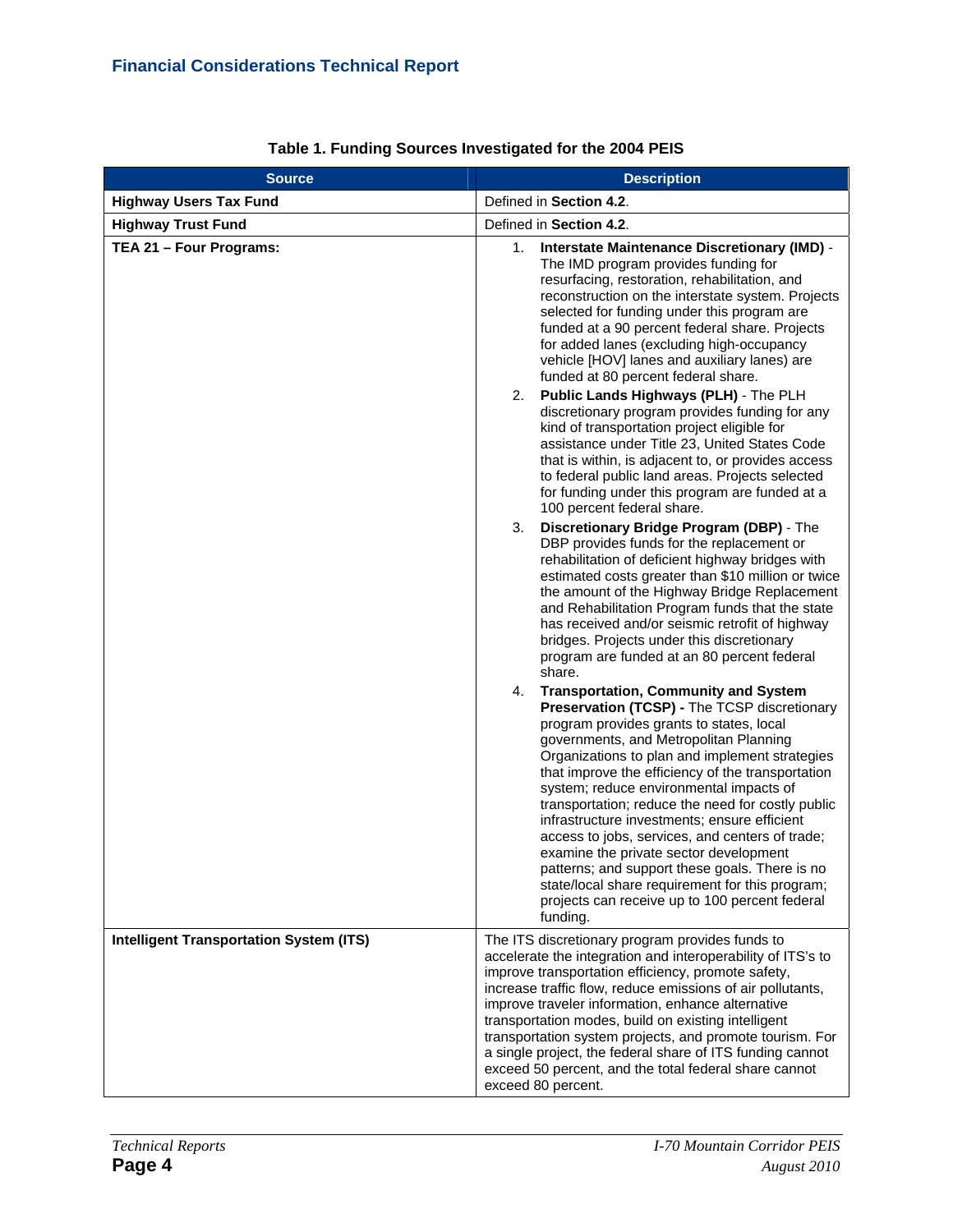### **Financial Considerations Technical Report**

| <b>Source</b>                                                                                        | <b>Description</b>                                                                                                                                                                                                                                                                                                                                                                                                                                                                                                                                                                                                |
|------------------------------------------------------------------------------------------------------|-------------------------------------------------------------------------------------------------------------------------------------------------------------------------------------------------------------------------------------------------------------------------------------------------------------------------------------------------------------------------------------------------------------------------------------------------------------------------------------------------------------------------------------------------------------------------------------------------------------------|
| <b>TEA-21 FRA High-Speed Rail</b>                                                                    | TEA-21 authorized the Secretary of Transportation to<br>provide funds to public agencies for planning high-speed<br>rail corridors including the acquisition of right-of-way (up<br>to 50 percent) or development of high-speed<br>technologies (up to 100 percent). The authorization<br>covered the fiscal years of 1998 to 2001 and is a General<br>Fund authorization, meaning that the funds must be<br>available in an Appropriations Act before the program<br>can be implemented. Appropriation acts in fiscal years<br>2003 and 2004 contained language provisions for the<br>allocated funds to remain. |
| <b>Railroad Rehabilitation and Improvement Financing</b>                                             | The Federal Railroad Administration (FRA) may provide<br>direct loans and loan guarantees to railroads, state and<br>local governments, government-sponsored authorities<br>and corporations, and joint ventures that include at least<br>one existing railroad under TEA-21. This includes the<br>acquisition, improvement, and/or rehabilitation of<br>intermodal or rail equipment and facilities; the refinancing<br>or outstanding debt incurred for these purposes; and the<br>development or establishment of new intermodal or<br>railroad facilities.                                                    |
| <b>Federal Transporation Administration (FTA) New</b><br><b>Starts Program-5309 New Starts Funds</b> | Any fixed guideway system that is dedicated to mass<br>transportation and occupies a separate right-of-way or<br>rail line may be eligible for funding under the FTA 5309<br>New Starts Program. This includes both rail options and<br>facilities dedicated for HOV (such as buses or vans). The<br>eligibility of individual projects for funding is determined<br>by three categories of criteria: alternatives analysis and<br>preliminary engineering, project justification, and local<br>financial commitment.                                                                                             |
| <b>Aviation Funds (Discretionary)</b>                                                                | Federal Aviation Administration (FAA) Entitlement and<br>Discretionary Funding is allocated to airports annually.<br>Current funding is planned through 2007. Additional<br>funds for access utilizing public transportation may be<br>available under grants authorized by the FAA.                                                                                                                                                                                                                                                                                                                              |
| <b>Transportation Infrastructure Finance and Innovation</b><br>Act (TIFIA)                           | Defined in Section 4.4.                                                                                                                                                                                                                                                                                                                                                                                                                                                                                                                                                                                           |
| <b>Colorado State Infrastructure Banks (SIB)</b>                                                     | The SIB is capitalized with state and/or federal funds and<br>acts as a revolving loan fund, using the interest income<br>and repayment of principle to provide new loans. The<br>Colorado SIB is the only state-run source of competitive<br>funding. However, CDOT is not eligible to receive<br>funding from this source, as it is dedicated to local<br>governments and private companies.                                                                                                                                                                                                                    |
| <b>Private Activity Bonds</b>                                                                        | Defined in Section 4.4.                                                                                                                                                                                                                                                                                                                                                                                                                                                                                                                                                                                           |
| <b>User Pricing</b>                                                                                  | These included: Tolling, HOT lanes, Tunnel Tolling,<br>Congestion Pricing, Transit Fares, Rental Car Tax, and<br>Gross Ton Mile Tax.                                                                                                                                                                                                                                                                                                                                                                                                                                                                              |
| <b>Innovative Sources</b>                                                                            | These included: Public-Private Partnerships,<br>Transportation Excise Tax, Vehicle Mile Traveled Tax,<br>etc.                                                                                                                                                                                                                                                                                                                                                                                                                                                                                                     |
| <b>Local Taxes</b>                                                                                   | These included: Local tax increases such as property<br>and sales taxes; Special Taxing Districts; Recreation Use<br>Surcharges; Real Estate Transfer Taxes; and<br>development of Rural Transportation Authorities.                                                                                                                                                                                                                                                                                                                                                                                              |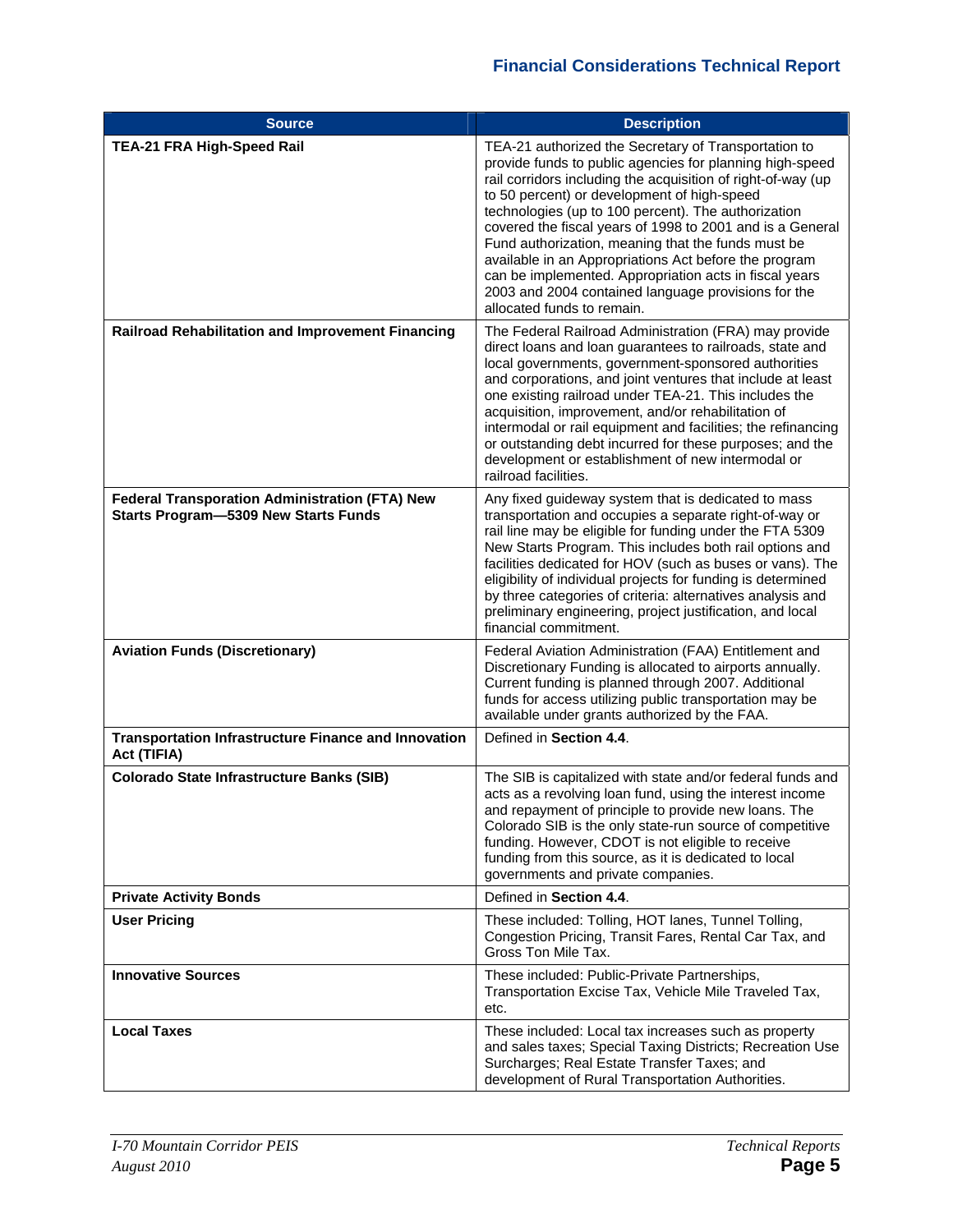# <span id="page-9-0"></span>2.2.1 Funding Identified Early in Project Development

<span id="page-9-3"></span>As shown on **[Table 2](#page-9-3)**, these funding strategies identified up to \$600 million in addition to the \$1.6 billion shown in CDOT's 7th Pot Program in 2004.

| <b>Source</b>                                                                                                                                  | <b>Amount of</b><br><b>Revenue</b><br>(Millions) |
|------------------------------------------------------------------------------------------------------------------------------------------------|--------------------------------------------------|
| 2030 Fiscally-Constrained Statewide Transportation Plan <sup>1</sup>                                                                           | \$1,600                                          |
| Federal Aviation Administration and Federal Highway Administration Discretionary<br><b>Funds and Federal Transit Administration New Starts</b> | \$0-\$50                                         |
| Tolling (highway or tunnel)                                                                                                                    | $$0 - $250$                                      |
| Undefined Innovative Source(s) (see Draft PEIS, Chapter 5)                                                                                     | $$0 - $300$                                      |
| <b>Total Potential Funding</b>                                                                                                                 | \$1,600 to \$2,200                               |

#### **Table 2. Potential Components for a \$1.6 Billion to \$2.2 Billion Funding Scenario - 2004**

*1 Denver Regional Council of Governments (DRCOG), 2003* 

# <span id="page-9-1"></span>**Section 3. Current Regional Transportation Plan (RTP) Funding**

## **3.1 Regional Transportation Plan Recommendations**

<span id="page-9-2"></span>The *2035 Statewide Transportation Plan (CDOT, March 2008a)* represents the people of Colorado's vision of the transportation system. This 20-year plan includes all modes of transportation and integrates commission policies with input from a variety of stakeholders. It also outlines the states transportation needs from a fiscally constrained and un-constrained perspective. The *2035 Statewide Transportation Plan* incorporates Regional Transportation Plans prepared by Transportation Planning Regions representing urban and rural areas. The PEIS is consistent with the Vision Plan (unconstrained) identified in the Statewide Plan and the Regional Transportation Plans.

Regional Transportation Plans prepared by rural Transportation Planning Regions and urban Metropolitan Planning Organizations include both Vision and Fiscally Constrained elements. The Vision Plan presents desired improvements with no financial constraint. Projects cannot be approved for federal funding through the Vision Plan.

A federally required component of the plan, the Fiscally Constrained Plan , defines the specific transportation elements and services that can be provided over the planning period based on reasonably expected revenues. **Throughout the study area, reasonably expected revenues fall far short of allowing the Fiscally Constrained 2035 Regional Transportation Plan to meet future transportation needs (CDOT, March 2008a).** Limited federal funds are available to help maintain, manage, and expand the existing multimodal transportation system and to improve air quality. Their use must be based on a regional plan that reflects expected revenues. Funding is allocated to regionally significant projects in the I-70 Mountain Corridor through the *Regional Transportation Plans* within the 20-year planning horizion and through the short-term (6 year) plan known as the State Transportation Improvement Program (STIP). Final designs and alignments for federally funded projects must be determined through future studies done in accordance with the NEPA. Further, the federal Clean Air Act Amendments of 1990 require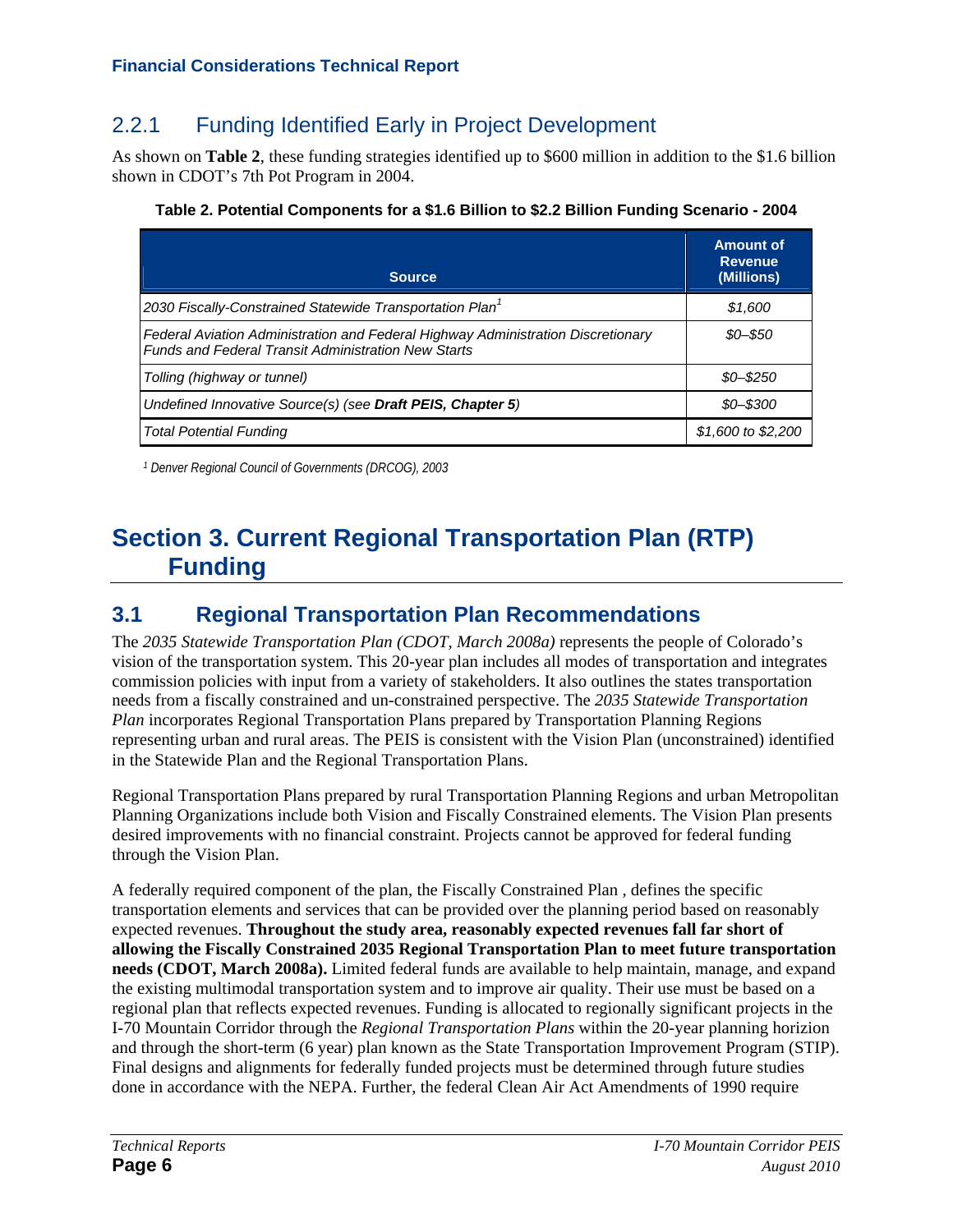transportation plans, programs, and projects in non-attainment/ maintenance areas for air quality to conform to the State Implementation Plan (SIP) for air quality.

Two transportation planning regions have the stewardship over the I-70 Mountain Corridor Study area:

- 1. Intermountain Transportation Planning Region (Intermountain Transportation Planning Regions)
- 2. DRCOG

### <span id="page-10-0"></span>3.1.1 Intermountain Transportation Planning Region

The *Intermountain 2035 Regional Transportation Plan (CDOT, 2008b)* is the result of a comprehensive process to examine priorities established in the previous *Intermountain 2030 Regional Transportation Plan* and then to validate or modify those priorities as appropriate (CDOT, October 2004). The Intermountain Transportation Planning Region includes a large portion of the I-70 Mountain Corridor study area. It is composed of Eagle, Garfield, Lake, Pitkin, and Summit counties, including the cities of Breckenridge, Frisco, Aspen, Eagle, Vail, and Glenwood Springs. The TPR encompasses portions of CDOT Regions 1 and 3. The population of the TPR was 168,000 people in 2008.

As described below, the *Intermountain 2035 Regional Transportation Plan (CDOT, 2008b)* includes both "Vision" (desired but unfunded) and "Fiscally Constrained (funded) plans".

#### **Vision Plan**

The Vision Plan includes \$28 billion for transportation improvements that fulfill the regional vision, values, and goals of the TPR, but are unfunded. Of this total, approximately \$21.5 billion are allocated to the I-70 Mountain Corridor. The plan is consistent with the PEIS and also identifies otherlocally desired transportation improvements within the Corridor. The breakdown of cost for highway and transit improvements envisioned for the I-70 Mountain Corridor are shown in **[Table 3](#page-10-1)** below:

<span id="page-10-1"></span>

| <b>Segment</b>                             | <b>Highway</b><br><b>System Cost</b> | <b>Transit</b><br><b>System Cost</b> | Total   | <b>Priority</b> |
|--------------------------------------------|--------------------------------------|--------------------------------------|---------|-----------------|
| Glenwood Springs to Summit<br>County Line  | \$6.61B                              | \$9.29                               | \$15.9  | High            |
| Summit County Line to<br>Eisenhower Tunnel | \$2.32 B                             | \$3.26B                              | \$5.59  | High            |
| Total                                      | \$8.93                               | \$12.55                              | \$21.49 |                 |

**Table 3. Intermountain Vision Plan Improvements** 

The majority of the vision funds for transit are for a fixed guideway system on the I-70 Mountain Corridor. Other funds are identified for additional bus service and new buses based on a needs analysis provided for the Transportation Planning Region.

#### **Constrained Plan**

**The** *Intermountain 2035 Regional Transportation Plan* **allocates about \$2.1 billion in available funds for the period 2008-2035**. Since the Transportation Planning Region's vision plan for the region identifies needs that greatly exceed the level of available funding, the Regional Planning Commission reviewed options and priorities for funding, assigning program amounts for each corridor and mode as summarized in the **[Table 4](#page-11-0)** below**.**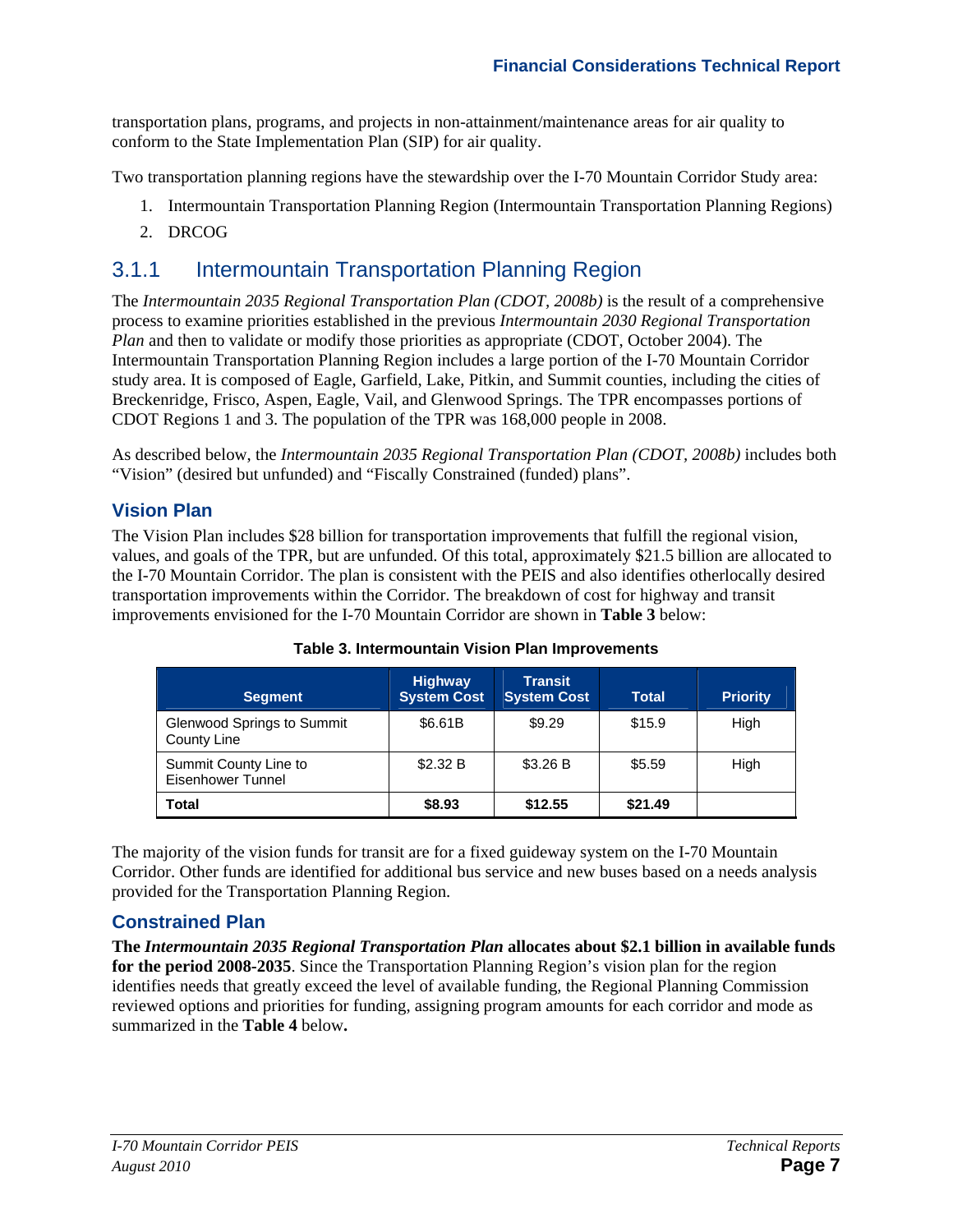<span id="page-11-0"></span>

| <b>Table ES-2</b><br>2035 Constrained Plan |                                                             |                                         |                                   |     |                           |                  |              |               |                                |              |               |                   |
|--------------------------------------------|-------------------------------------------------------------|-----------------------------------------|-----------------------------------|-----|---------------------------|------------------|--------------|---------------|--------------------------------|--------------|---------------|-------------------|
|                                            |                                                             |                                         |                                   |     | <b>Region RPP Percent</b> |                  |              |               | 2035 Constrained Total (\$000) |              |               |                   |
| Corridor<br>Number                         | <b>Corridor Name</b>                                        | Description (from/to)                   | Primary<br>Investment<br>Category | R 1 | R <sub>3</sub>            | SP<br>Percentage | *Highway R 1 | *Highway R 3  | Transit                        | Aviation     | Total         |                   |
|                                            |                                                             | Regional Preliminary Engineering        |                                   |     |                           |                  |              |               |                                |              |               |                   |
|                                            |                                                             | Environmental Pool                      |                                   |     | 7.5                       |                  | s            | 1,761         |                                |              | 1,761<br>s    |                   |
|                                            |                                                             | Regional Shoulder Pool                  |                                   |     | 7.5                       |                  | s            | 1,761<br>s    |                                |              | 1,761<br>s    |                   |
|                                            |                                                             | Pool (Generic Projects)                 |                                   |     |                           |                  | \$<br>667    |               |                                |              | 667<br>s      |                   |
|                                            |                                                             | Operation Improvements                  |                                   |     |                           |                  | 660<br>s.    |               |                                |              | s             | 660               |
| PIM7001 I-70                               |                                                             | Glenwood Springs to Summit County Line  | Mobility                          |     | 10.75                     | 35               |              | 2,524<br>s    |                                | 93,500<br>s  | 96,024<br>s   |                   |
| PIM7001                                    | SH 6                                                        | Glenwood Springs to Summit County Line  | Mobility                          |     | 10.75                     |                  |              | 2.524         |                                |              | 2,524         |                   |
| PIM7001                                    | $1 - 70$                                                    | Summit County Line to Eisenhower Tunnel | Mobility                          | 9   |                           | 35               | 20,000<br>\$ |               |                                |              | 20,000<br>s   |                   |
| PIM7001                                    | 5H6                                                         | Summit County Line to Eisenhower Tunnel | Mobility                          |     |                           |                  | 1,000<br>3   |               |                                |              | 1,000<br>s    |                   |
| PIM7002   I-70                             |                                                             | West of Glenwood Springs                | Mobility                          |     | 6.25                      | 10               | s            | 1.467         |                                |              | 1,467         |                   |
| PIM7002 SH 6                               |                                                             | West of Glenwood Springs                | Mobility                          |     | 6.25                      |                  | s            | 1.467         |                                |              | 1.467         |                   |
| PIM7003 ISH 9                              |                                                             | Frisco to Breckenridge                  | Safety                            | 58  |                           |                  | 4,000<br>\$  |               |                                |              | 4,000         |                   |
| PIM7004 SH 9                               |                                                             | Breckenridge to I-70                    | Mobility                          | 33  |                           |                  | 31,460<br>3  |               |                                |              | 31,460        |                   |
| PIM7005 SH 9                               |                                                             | North of I-70 to Kremmling              | Safety                            |     |                           |                  | s            |               |                                |              |               |                   |
| PIM7006 SH 13                              |                                                             | Rifle to Meeker                         | Safety                            |     | 12.5                      |                  | उ            | 2,934         |                                |              | 2,934         |                   |
| PIM7007 SH 24                              |                                                             | Dowd Junction to Leadville              | Safety                            |     | 5                         |                  | s            | 1.174         |                                | 11,500<br>s  | 12,674        |                   |
| PIM7008 US 24                              |                                                             | Leadville to Buena Vista                | Safety                            |     |                           |                  | s            | 235<br>s      |                                |              |               | 235               |
| PIM7009 SH 82                              |                                                             | Glenwood Springs to Aspen               | Mobility                          |     | 12.5                      | 20               | s            | 2,934         | 120,000                        | 54,000       | 176,934       |                   |
| PIM7010 SH 82                              |                                                             | Aspen to SH 24                          | Safety                            |     |                           |                  | s            | 235<br>s      |                                |              |               | 235               |
| PIM7011 SH 91                              |                                                             | Leadville to Copper Mountain            | Safety                            |     |                           |                  | s            | 235<br>s      |                                |              | s             | $\frac{235}{235}$ |
| PIM7012 SH 131                             |                                                             | Wolcott to Steamboat Springs            | Safety                            |     |                           |                  | s            | 235<br>s      |                                |              | s             |                   |
| PIM7013 SH 133                             |                                                             | Hotchkiss to Carbondale                 | Safety                            |     | 5                         |                  | s            | 1.174<br>s    |                                |              | 1,174<br>s    |                   |
| PIM7014 SH 139                             |                                                             | I-70 to Rangely                         | Safety                            |     |                           |                  | s            | 235<br>s      |                                |              | s             | 235               |
| PIM7015 SH 300                             |                                                             | SH 24 to End                            | Maintenance                       |     |                           |                  | s            | 235<br>s      |                                |              | s             | 235               |
| PIM7016 SH 325                             |                                                             | SH 13 to CR 217                         | Maintenance                       |     |                           |                  | s            | \$            |                                |              |               |                   |
|                                            | Local Transit                                               |                                         |                                   |     |                           |                  | s            | s             | 1,759,758<br>s                 |              | .759.758<br>s |                   |
|                                            | Regional Intermodal Facilities                              |                                         |                                   |     | 10                        |                  | s            | 2,348         |                                |              | 2.348         |                   |
|                                            |                                                             | Total                                   |                                   |     |                           |                  | $57,787$ S   | $23,475$   \$ | $1,879,758$   \$               | 159,000   \$ | 2,120,020     |                   |
|                                            | Source: CDOT, 2006 and LSC, 2007. (" includes SP-1 funding) |                                         |                                   |     |                           |                  |              |               |                                |              |               |                   |

#### **Table 4. Intermountain Regional Transportation Plan Constrained Plan**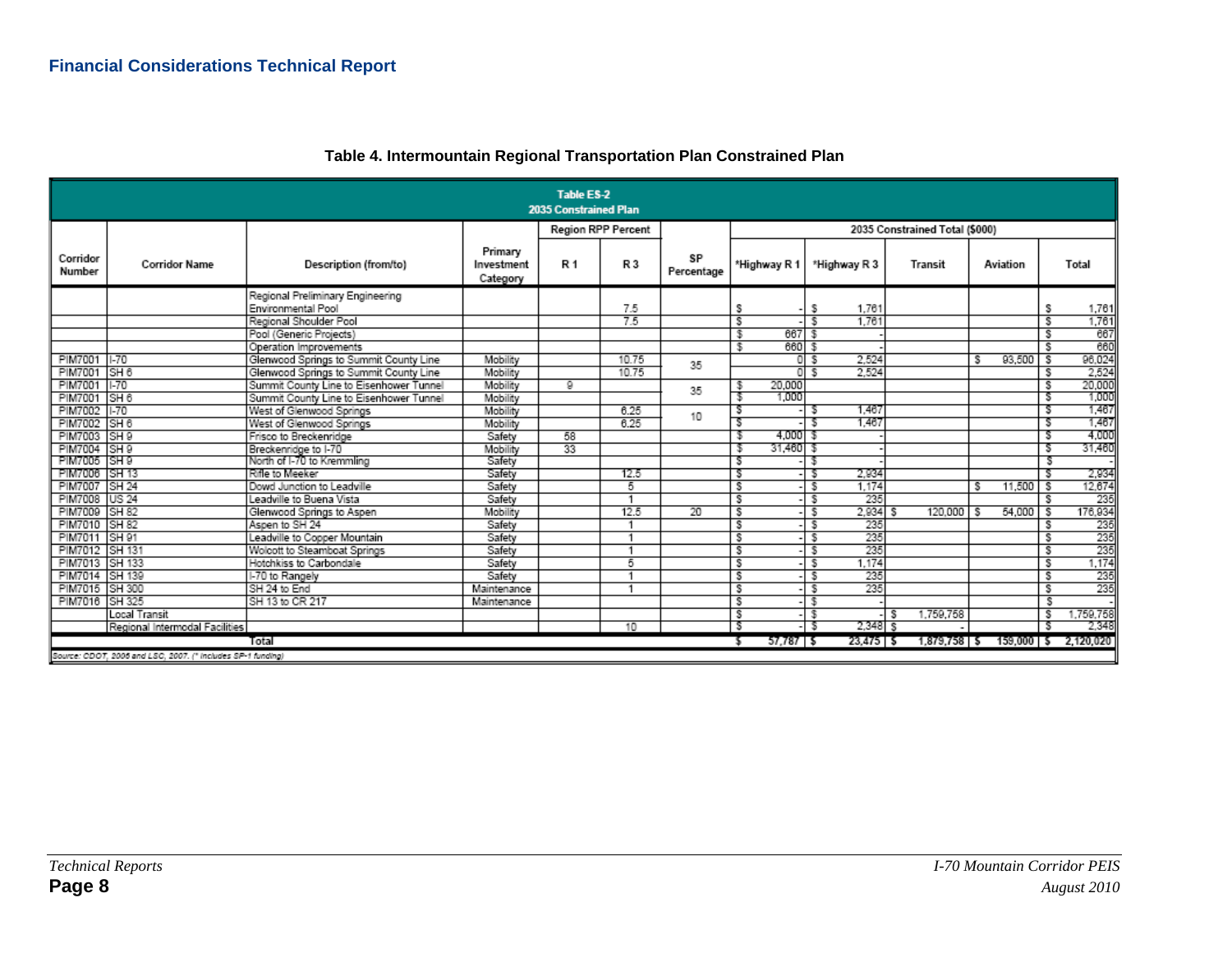Of the \$2.1 billion, \$1.88 billion is for transit mostly for the operation and expansion of existing bus systems (\$1.3 billion); the remainder is for replacement vehicles (\$401 thousand) and facilities and equipment (\$126.6 thousand). None of the transit expenditures are currently allocated to the I-70 Mountain Corridor Advanced Guideway System. Regarding highway improvements, the plan allots \$20 million between the Summit County line and Eisenhower Tunnel.

# <span id="page-12-0"></span>3.1.2 DRCOG *2035 Metro Vision Regional Transportation Plan*

### **The 2035 Metro Vision Regional Transportation Plan**

Regional Transportation Plan (2035 MVRTP) addresses the challenges and guides the development of a multimodal transportation system over the next 28 years (DRCOG, December 2007). For the I-70 Mountain Corridor, it covers Jefferson and Clear Creek counties. The 2035 MVRTP presents the vision for a multimodal transportation system that is needed to respond to future growth, as well as to influence how the growth occurs, for the entire DRCOG region. This vision is unconstrained by financial limitations. If all elements of the vision were implemented, the cost in 2008 dollars is \$128 billion, or as much as \$250 to \$300 billion in YOE dollars. In this instance YOE is assumed to be 2035.

**In the 2035 MVRTP, transit improvements for the I-70 Mountain Corridor are shown as "Tier 2: Potential Regional and State Intercity Corridors"; in other words future improvements.** Within this definition, the type of technology that will be used is not known as final ridership studies and engineering design have not been completed. The 2035 MVRTP further states that when adjacent highway improvements are considered in these corridors, they should be designed so as not to prohibit future rapid transit construction (DRCOG, December 2007).

### **Fiscally Constrained Plan**

The 2035 MVRTP includes the fiscally constrained regional transportation plan for federal funding purposes, and has been prepared to assure conformity with limited funds. **Financial resources for transportation over the next 28 years are currently expected to be far less than needed to maintain the current transportation system to high standards, let alone expand it.** Fewer than half of the capacity improvements identified for the 2035 MVRTP transportation system can be funded. The 2035 MVRTP states that additional revenue sources must be found. Local government and private revenues will need to make up a greater share of transportation funding to accommodate the expected growth (DRCOG, December 2007).

The Fiscally Constrained 2035 Regional Transportation Plan was prepared by reducing the Metro Vision transportation system to the highest priority projects and pooled expenditures that can be accommodated with future expected revenues. The funded programs are shown in **[Table 5](#page-13-0)** below. **The plan funds the I-70 Mountain Corridor for \$1.35 billion in YOE. This is approximately \$850 thousand in 2008 dollars (DRCOG, December 2007).**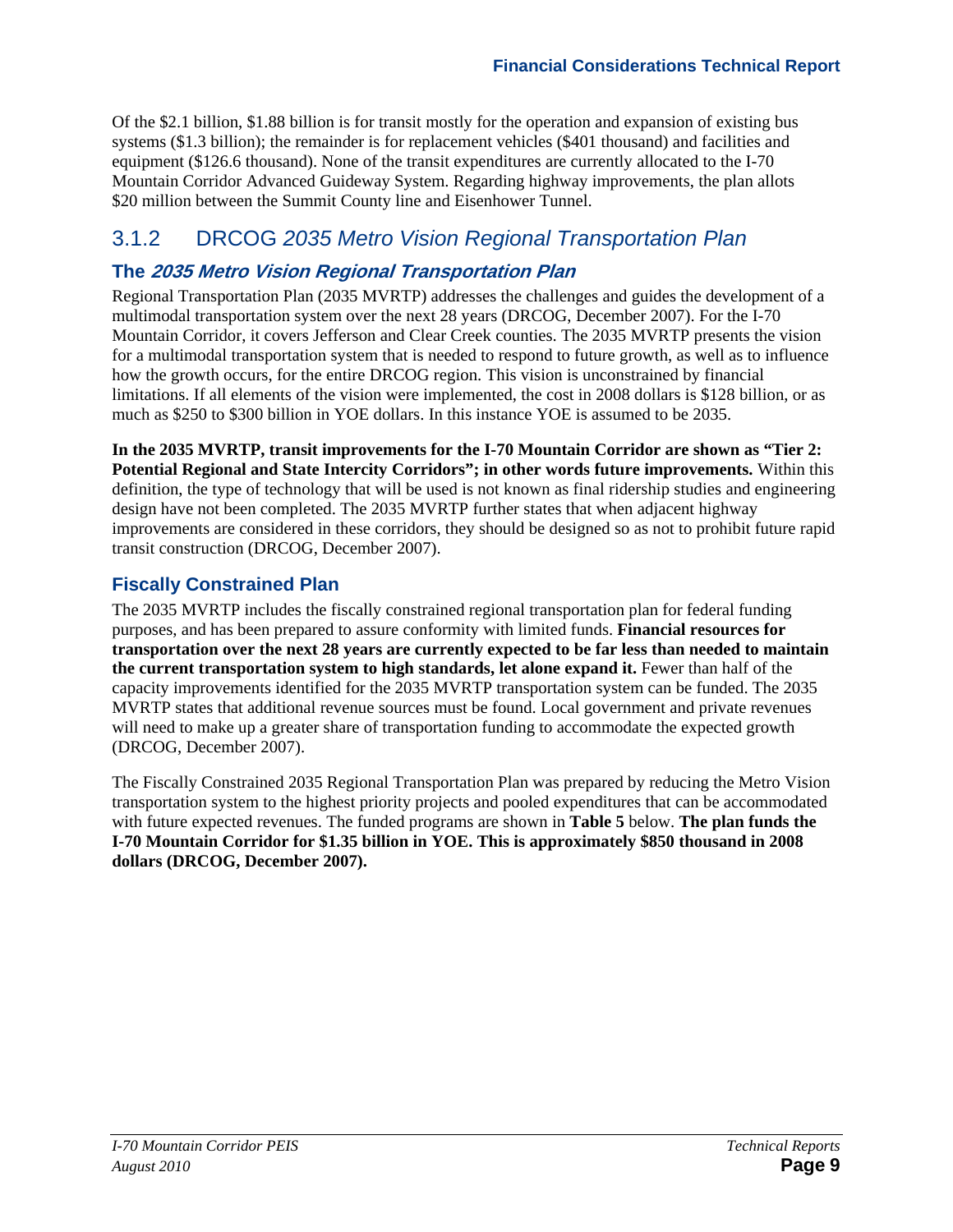<span id="page-13-0"></span>

| <b>Fiscally Constrained 2035 RTP Expenditures</b><br>(from 2008 to 2035 in YOE \$ millions)                                                                                                                                                                                                                                                                                                                                    |                    |                                                                                                                    |
|--------------------------------------------------------------------------------------------------------------------------------------------------------------------------------------------------------------------------------------------------------------------------------------------------------------------------------------------------------------------------------------------------------------------------------|--------------------|--------------------------------------------------------------------------------------------------------------------|
| <b>System Category</b>                                                                                                                                                                                                                                                                                                                                                                                                         |                    | <b>Fiscally</b><br><b>Constrained</b><br><b>Expenditures</b>                                                       |
| 1. Preservation and Maintenance                                                                                                                                                                                                                                                                                                                                                                                                | <b>Total</b>       | \$33,900                                                                                                           |
| A. Regional Roadway System:<br>Resurfacing, Maintenance<br><b>Toll Operations</b><br>Road Reconstruction (Specific Projects + Pool)<br>Bridge (Specific Projects + Pool)<br>$\overline{\phantom{0}}$<br>B. Off-street Bicycle/Ped Facility Maintenance<br>C. Non-regional Roads<br>Non-regional Bridges<br>×,                                                                                                                  |                    | \$9,610<br>\$<br>950<br>\$3,300<br>\$2,210<br>\$<br>60<br>\$17,530<br>S<br>260                                     |
| 2. Base Transit Service                                                                                                                                                                                                                                                                                                                                                                                                        | <b>Total</b>       | \$22,000                                                                                                           |
| -RTD Systems Facilities & Fleet<br>-Base RTD Bus/Rail Service<br>-Base RTD Specialized ADA Service<br>-Maintain Other Transit Services (E & D, Rural)                                                                                                                                                                                                                                                                          |                    | \$3,570<br>\$16,260<br>\$1,250<br>\$<br>900                                                                        |
| 3. Management, Operational, & Air Quality                                                                                                                                                                                                                                                                                                                                                                                      | Total              | \$3,300                                                                                                            |
| -Roadway Operational, Multimodal, RR Grade Separations<br>-Transportation Management, ITS, Signal Systems<br>-Maintain and Operate Management, ITS, Signals<br>-Safety Specific Improvements<br>-TDM Program + RideArrangers<br>-Air Quality Conformity Programs and Purchases                                                                                                                                                 |                    | 550<br>S<br>\$<br>390<br>\$1,700<br>\$<br>430<br>\$<br>100<br>\$<br>90                                             |
| 4. Capital Improvements-Capacity Expansion                                                                                                                                                                                                                                                                                                                                                                                     | <b>Total</b>       | \$64,800                                                                                                           |
| A. Regional Roadway Systems:<br>-Additional GP Lanes<br>-Interchange (new & upgrade)<br>-Bus/HOV Lanes (Tier1 + Tier 2)<br>-I-70 Mountain<br><b>B.</b> New Regional Transit:<br>-FasTracks Rapid Transit / BRT stations / DUS<br>-Other Regional Rapid Transit (Tier 2 part)<br>-Other Conceptual Rapid Transit lines (Tier 3)                                                                                                 |                    | \$5,080<br>\$ 2,070<br>\$<br>570<br>\$1,350<br>\$ 6,790<br>\$<br>0<br>\$<br>0                                      |
| -RTD Bus Capital Expansion (FasTracks bus + CMAQ)<br>C. Other:<br>-New Bicycle/Pedestrian Facilities<br>-Other Enhancement<br>-Front Range Commuter Bus<br>-State Intercity Corridors (Tier 2 part)<br>-Eastern Freight Rail Bypass + UPRR Limon Subd. Improvements<br>-New UPRR and BNSF Intermodal + DRIR, Denver, Utah Jct. etc.<br>-New Minor Arterials and Collectors<br>-New Local (developer) Streets<br>-Forest/Fed \$ |                    | \$<br>850<br>1,000<br>S<br>\$<br>30<br>\$<br>0<br>\$<br>0<br>\$<br>0<br>\$<br>0<br>\$17,730<br>\$29,300<br>S<br>10 |
| 5. Debt Service (CDOT & RTD)                                                                                                                                                                                                                                                                                                                                                                                                   | <b>Total</b>       | \$6,300                                                                                                            |
| -RTD FasTracks Debt Service<br>-Toll Highway Debt Service<br>6. Aviation Facilities                                                                                                                                                                                                                                                                                                                                            |                    | \$4,110<br>\$2,160<br>\$7,050                                                                                      |
|                                                                                                                                                                                                                                                                                                                                                                                                                                | <b>GRAND TOTAL</b> | \$137,200                                                                                                          |

#### **Table 5. DRCOG Constrained Plan**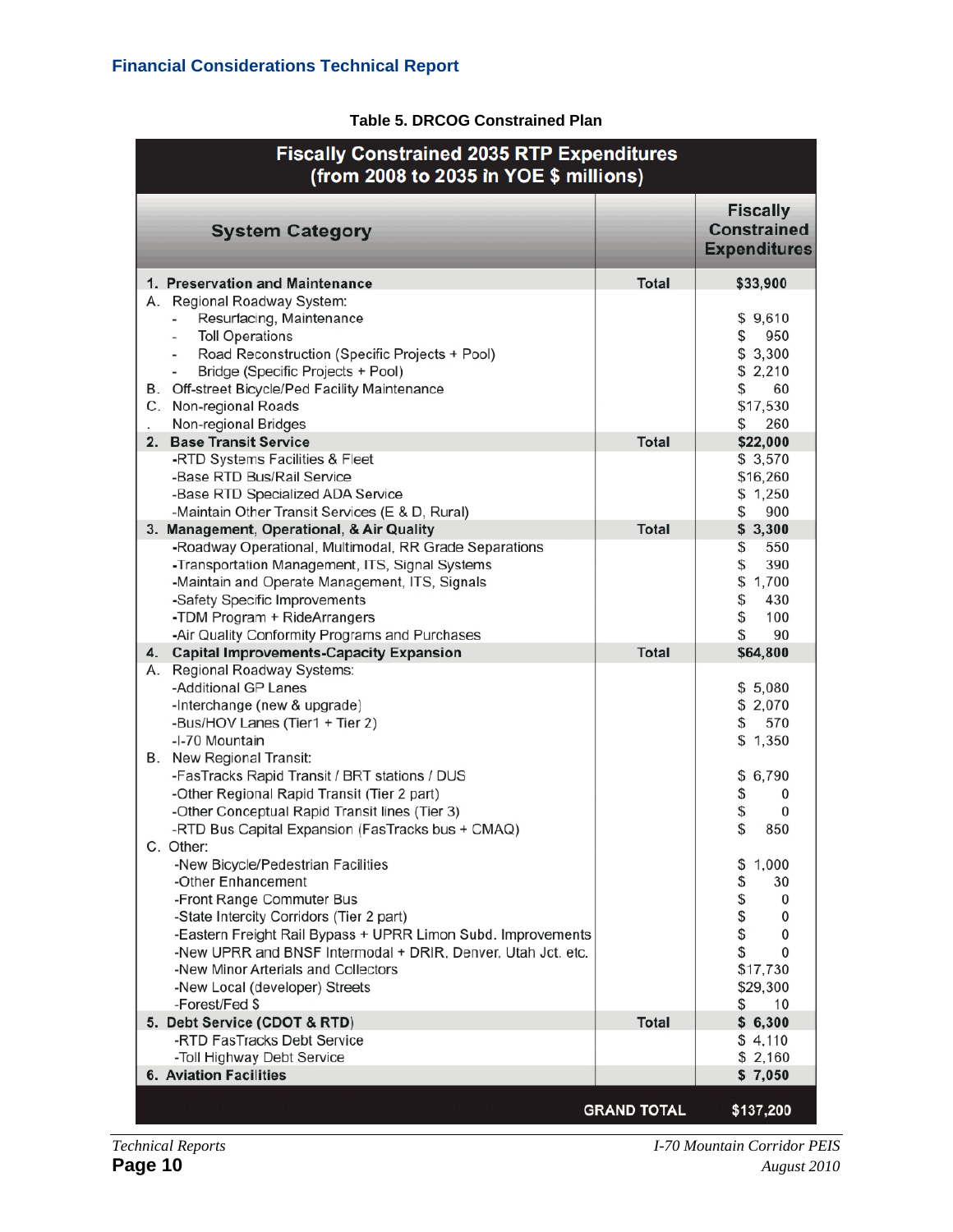# <span id="page-14-0"></span>**Section 4. Funding Challenges**

# **4.1 Funding Challenges are Greater in 2010**

## <span id="page-14-2"></span><span id="page-14-1"></span>4.1.1 Funding Assumptions in the *2035 Statewide Transportation Plan*

Under any of the scenarios envisioned in the *2035 Statewide Transportation Plan*, funding for the full \$12 billion Preferred Alternative is challenging (CDOT, March 2008a).

#### **Three Scenarios are Considered in the Plan**

The funding conditions are more difficult in 2010 than anticipated in 2004. In total, CDOT projects that roughly \$123 billion will be available for investment in the state's transportation system between 2008 and 2035. Of that, \$28 billion is forecast to come from CDOT revenues for state highways and approximately \$95 billion from other sources, including local streets and roads funding, transit funding, and aviation grants. Some portion of this local funding could potentially be used for transit improvements in the I-70 Mountain Corridor.

Three investment scenarios are presented in the *2035 Statewide Transportation Plan* to define transportation needs and what can be accomplished over the plan period. The first scenario – "forecast revenue" – outlines what transportation investments could be completed with \$123 billion. The second – "sustain current conditions" – estimates \$176 billion as the level of investment that would be necessary to keep the state's transportation system operating at current performance levels. The third scenario –

<span id="page-14-3"></span>"accomplish the vision" – estimates >\$249 billion as the level of spending that would be required to deliver the transportation system envisioned in the regional transportation plans prepared by the 15 transportation planning regions. The investment scenarios are summarized on **[Figure 1](#page-14-3)**.

#### **\$123 Billion Scenario**

The \$123 billion in estimated revenue falls short of what would be needed for Sustain and Vision scenarios. **An additional \$53 billion is needed to keep the transportation system** 

#### **Figure 1. Investment Scenarios**

| <b>SCENARIO</b>               | <b>REVENUE</b> | <b>GAP</b> from<br><b>FORECAST</b> |
|-------------------------------|----------------|------------------------------------|
| <b>CDOT Forecast Revenue</b>  | \$28 Billion   |                                    |
| <b>Other Forecast Revenue</b> | \$95 Billion   |                                    |
| <b>Total Forecast Revenue</b> | \$123 Billion  |                                    |
| <b>CDOT Cost to Sustain</b>   | \$64 Billion   | \$36 Billion                       |
| <b>Others Cost to Sustain</b> | \$111 Billion  | \$16 Billion                       |
| <b>Total Cost to Sustain</b>  | \$176 Billion  | \$53 Billion                       |
| <b>CDOT Vision Cost</b>       | \$107 Billion  | \$79 Billion                       |
| <b>Others Vision Cost</b>     | >\$142 Billion | >\$47 Billion                      |
| <b>Total Vision Cost</b>      | >\$249 Billion | >\$126 Billion                     |

**operating at current performance levels.** An additional \$126 billion would be needed to complete the ultimate transportation vision. The *2035 Statewide Transportation Plan* demonstrates that without additional funding, the condition of Colorado's transportation system, in terms of system quality and mobility, will decline substantially. There are no anticipated declines in the safety of the system, as measured by the fatalities per 100 million miles traveled.

The anticipated funding levels paint a bleak picture of state highway and local roadway performance. The picture is less ominous for aviation and transit, but remains far from the performance levels that would fully support dynamism of Colorado's economy. For instance, it is projected that by 2035, 25 percent of pavement on the State Highway System will be in good/fair condition, 60 percent of the bridges will be rated good/fair, the maintenance level of service will be failing, and average daily delay on congested corridors will climb to 70 minutes from 22 minutes in 2006.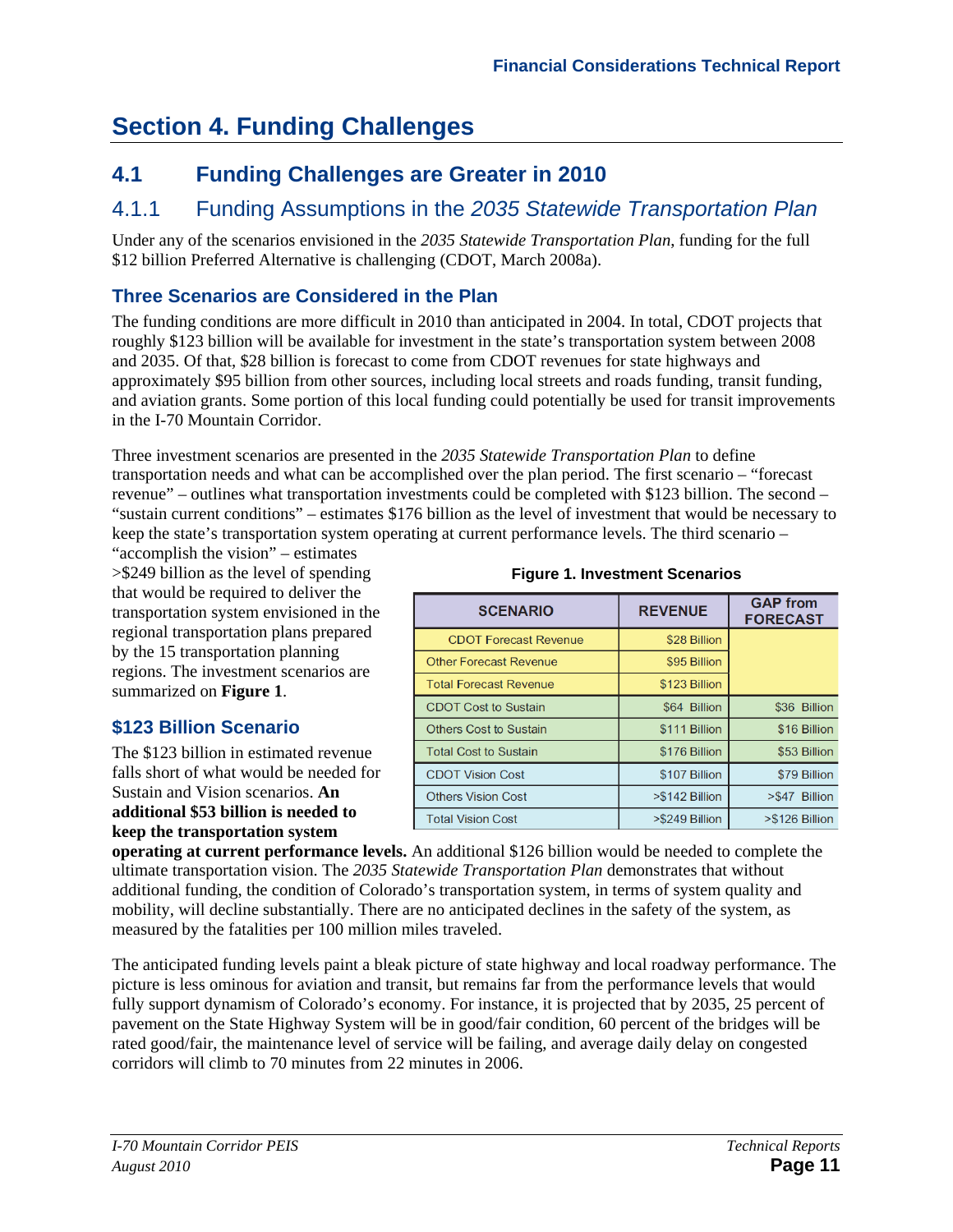#### **\$176 Billion Scenario**

The funding needed to sustain current performance levels is projected to total \$176 billion for the statewide system from 2008 to 2035 in 2008 constant dollars. This scenario demands a \$63.7 billion investment in the state highway system. This scenario recommends a \$28.7 billion investment in congestion relief. An investment of approximately half as much is anticipated to slow the growth of congestion by half. Slowing the growth of congestion by half would result in an average of 46 minutes of delay per person in congested corridors by 2035. Under this funding scenario, current performance levels can be sustained with an expected 60 percent pavement in good/fair condition, 95 percent of the bridges rated good/fair, and maintenance level of service at grade B. **The funding gap between meeting the current performance objectives and the current available funding level is a total of \$53 billion**. Of that total, \$36 billion is a CDOT shortfall and there is a \$17 billion shortfall for other transportation such as local roads, transit/rail and aviation.

#### **\$249 Billion Scenario**

The funding needed to accomplish the corridor visions and improve the performance transportation system by 2035 is projected to total more than \$249 billion for the statewide system in 2008 constant dollars. Of that total, \$107 billion is demanded by the State Highway System. Under this funding scenario, the improvements to the transportation system include 75 percent of the pavement condition on the State Highway System rated as good/fair, 100 percent of the bridges rated as good/fair, maintenance level of service rated as "B," corridor vision mobility projects completed, and fatality rate lowered to 1.00 fatalities per 100 million vehicle miles traveled with the passage of a primary seat belt law.

**The funding gap between meeting the vision performance and the current available funding level exceeds \$126 billion.** Of that total, \$79 billion is a CDOT shortfall and there is a more than \$47 billion shortfall for other transportation such as local roads, transit/rail and aviation.

## **4.2 Current Revenue Sources**

<span id="page-15-0"></span>Many of the revenue sources investigated in the 2004 PEIS remain consistent today with the current Transportation Authorization Bill. However, two State of Colorado sources have been repealed and replaced with new legislation. The commitments in a New Transportation Authorization Bill, which would replace Safe, Accountable, Flexible, Efficient Transportation Equity Act: A Legacy for Users are unknown. The following narrative is taken from CDOT's *Elected Officials Guide to the Colorado Department of Transportation: 2009-2010.*

"CDOT's revenue is derived from the state HUTF (Highway Users Tax Fund), federal funds including the Highway Trust Fund (HTF), fees generated from vehicle registrations including those generated by Senate Bill 09-108 (FASTER), increased flexibility in the use of state revenues (Senate Bill 09-228), gaming funds, and capital construction funds.

Current CDOT revenues (Fiscal Year) 2009-10) total \$969.6 million with the majority of funding generated from the following sources:

- State HUTF
- **Federal Funds**
- **American Recovery and Reinvestment Act (ARRA)**
- Senate Bill 09-108 (FASTER)
- Other State Revenues
- Repealed/Previous Sources"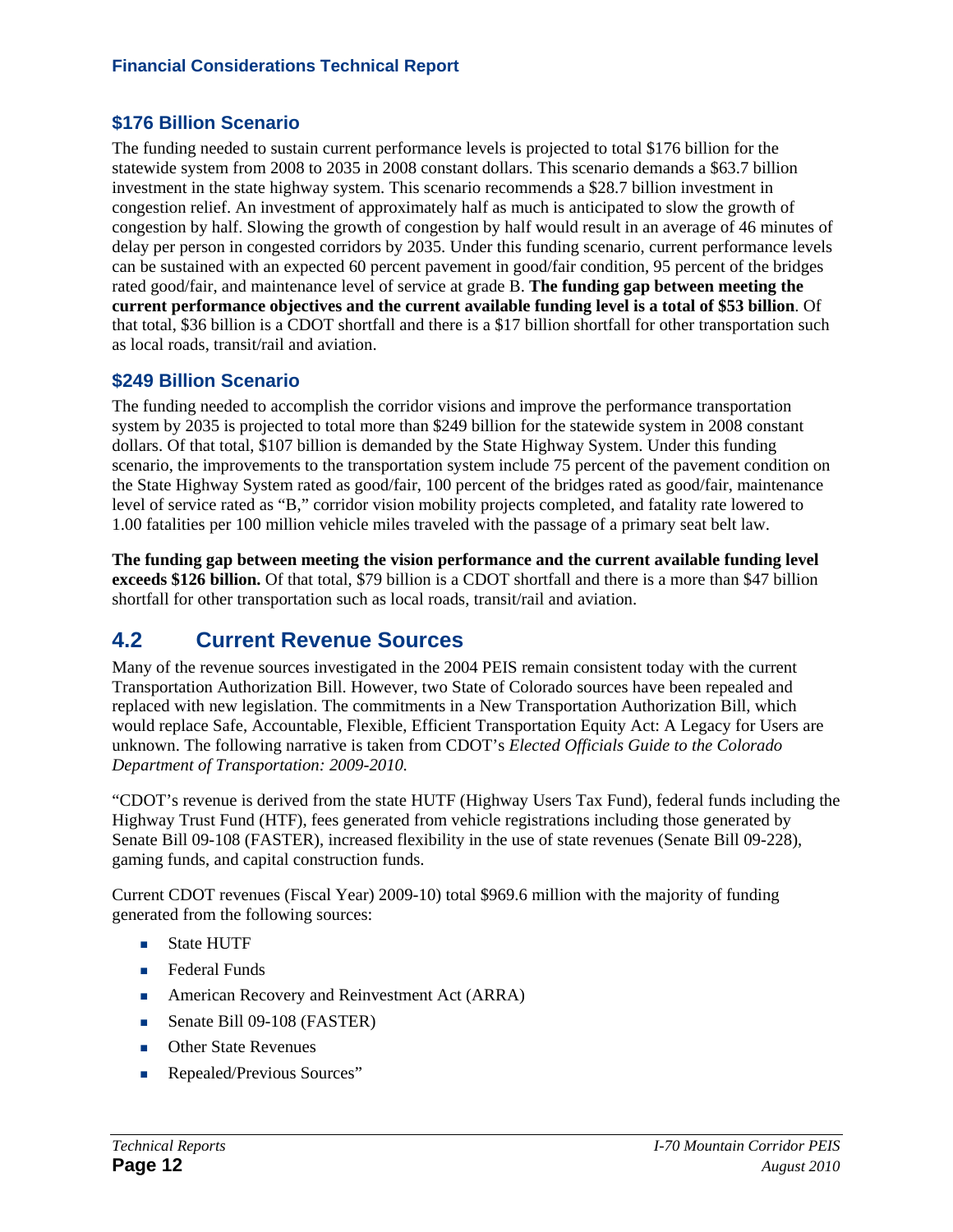# <span id="page-16-0"></span>4.2.1 Highway Users Tax Fund

The major source of revenue for CDOT is the Colorado HUTF. Almost three-fourths of the HUTF is funded through Colorado's motor fuel tax, which is 22 cents per gallon of gasoline and 20.5 cents per gallon of diesel fuel. The remaining funding is comprised of motor vehicle registrations and other fees.

Prior to distribution to CDOT, the General Assembly appropriates "off-the-top" money from the HUTF to Ports-of-Entry and the Division of Motor Vehicles (Department of Revenue) and the Department of Public Safety (Colorado State Patrol). "Off-the-top" appropriations cannot increase more than 6 percent annually.

Following the allocation of "off-the-top" money from the HUTF, the remaining dollars are distributed by statutory formula to CDOT, counties, and municipalities.

<span id="page-16-1"></span>**[Figure 2](#page-16-1)** presents the fiscal year 2009 distribution of HUTF funds and **[Figure 3](#page-16-2)** shows the subdivision of CDOT expenditures for Fiscal Year 2009. What is important is that over 50 percent of the funding is required simply to maintain existing infrastructure.



**Figure 2. Fiscal Year 2009 Distribution of HUTF Funds** 

**Figure 3. Fiscal Year 2009 Distribution of HUTF Funds** 

<span id="page-16-2"></span>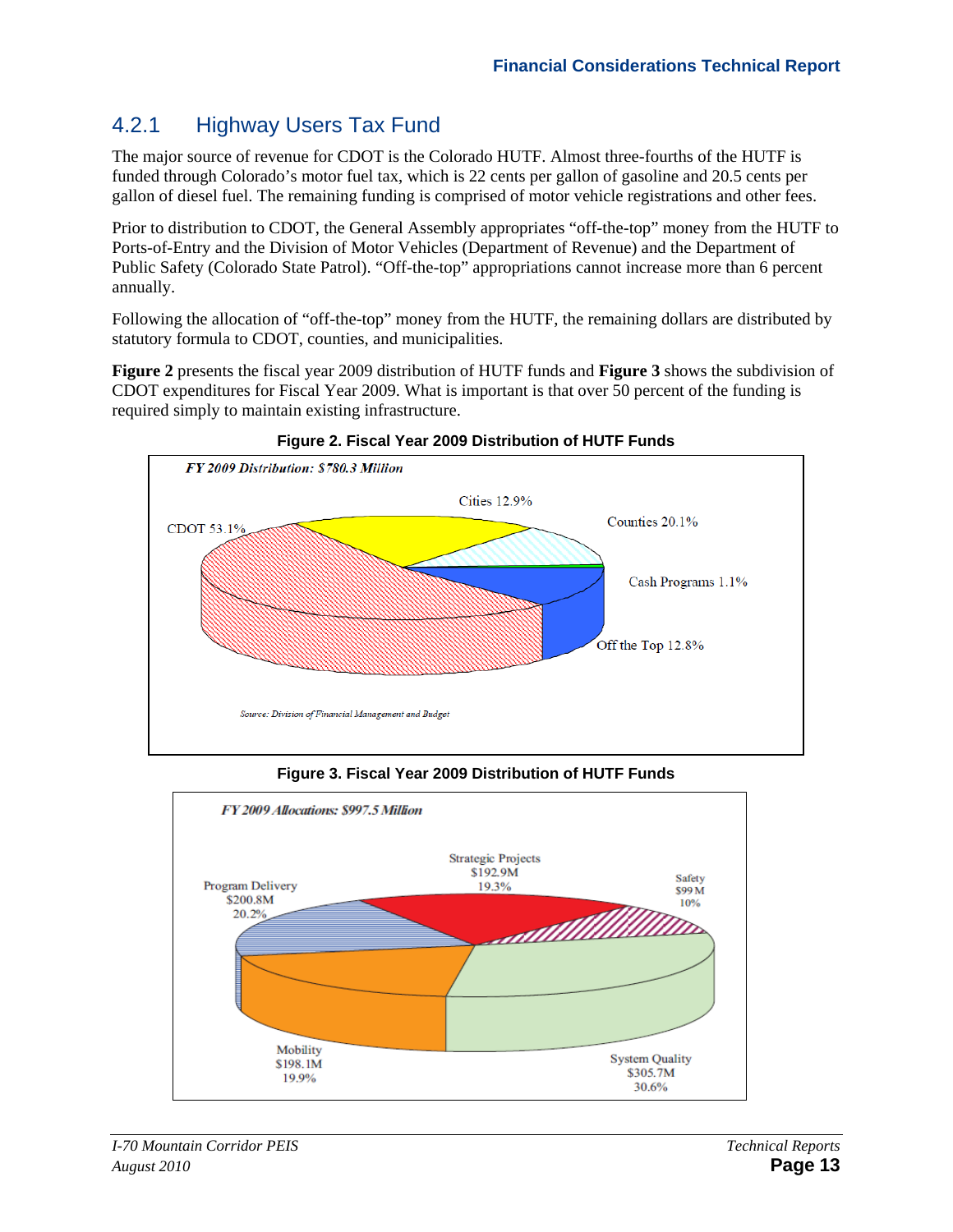# <span id="page-17-0"></span>4.2.2 Federal Funds

#### **Highway Trust Fund**

The national HTF was created by the Highway Revenue Act of 1956 to ensure a dependable source of revenue for the National System of Interstate and Defense Highways. It is also the source of funding for the remainder of the federal-aid highway program.

Similar to other federal trust funds, the HTF is a financing mechanism established by law to account for tax receipts that are collected by the federal government for specific purposes. Originally, the HTF was dedicated solely for highways, but later Congress determined that a portion of the highway tax revenues collected should be used for transit needs. To that end, the Mass Transit Account was created and became effective in 1983.

The HTF is funded primarily by a federal fuel tax, which is currently 18.4 cents per gallon of gasoline and 24.4 cents per gallon of diesel fuel. Of the motor fuel taxes, the Mass Transit Account usually receives 2.86 cents per gallon.

#### **Surface Transportation Authorization**

Congress must give permission for federal funds to be expended from the HTF; transportation authorization is the means by which this permission is granted. Each transportation authorization bill establishes transportation policy, defines programs, outlines areas of emphasis for spending, and authorizes funding to the states. Transportation authorization legislation covers multiple years because transportation projects take a great deal of time from planning through construction. ISTEA, TEA-21, and SAFETEA-LU are the most recent examples of transportation authorization bills enacted by Congress. As of August 2010, SAFETEA – LU has expired, leaving CDOT and other public transportation officials with no knowledge of what to expect regarding the level of funding from the next transportation authorization bill.

#### **ARRA Funding**

In 2009 the federal government passed the ARRA. As part of this \$787 billion program, ARRA directed \$46.51 billion towards transportation related improvements. In total, Colorado received \$550 million in ARRA transportation funds. These funds have been distributed as follows:

- $\blacksquare$  Highway=\$385 million
- $\blacksquare$  Transit=\$ 122
- New Starts Transit=\$40 million

In order to quickly stimulate economic activity and create/save jobs in the construction industry, 50percent of the ARRA highway dollars were required to be obligated by June 30th 2009 to "shovel ready" projects. CDOT worked with local planning partners to select projects statewide to meet the legislation's deadlines successfully. **However, it is improbable that ARRA funding will be available for implementing the I-70 Mountain Corridor Preferred Alternative.** ARRA was intended to be a short-term funding bill to stimulate the economy and not to be a long term funding solution for transportation.

#### **Transportation Investment Generating Economic Recovery**

ARRA also established the \$1.5 billion Transportation Investment Genreating Economic Recovery (TIGER) discretionary grant program. These competitive grants were awarded to state and local governments or transit agencies for capital investments that have a significant national, metropolitan, or regional impact on surface transportation. The Colorado Department of Transportation (CDOT) was one of 51 recipients nationwide awarded TIGER program funding in February 2010. The Fiscal Year 2010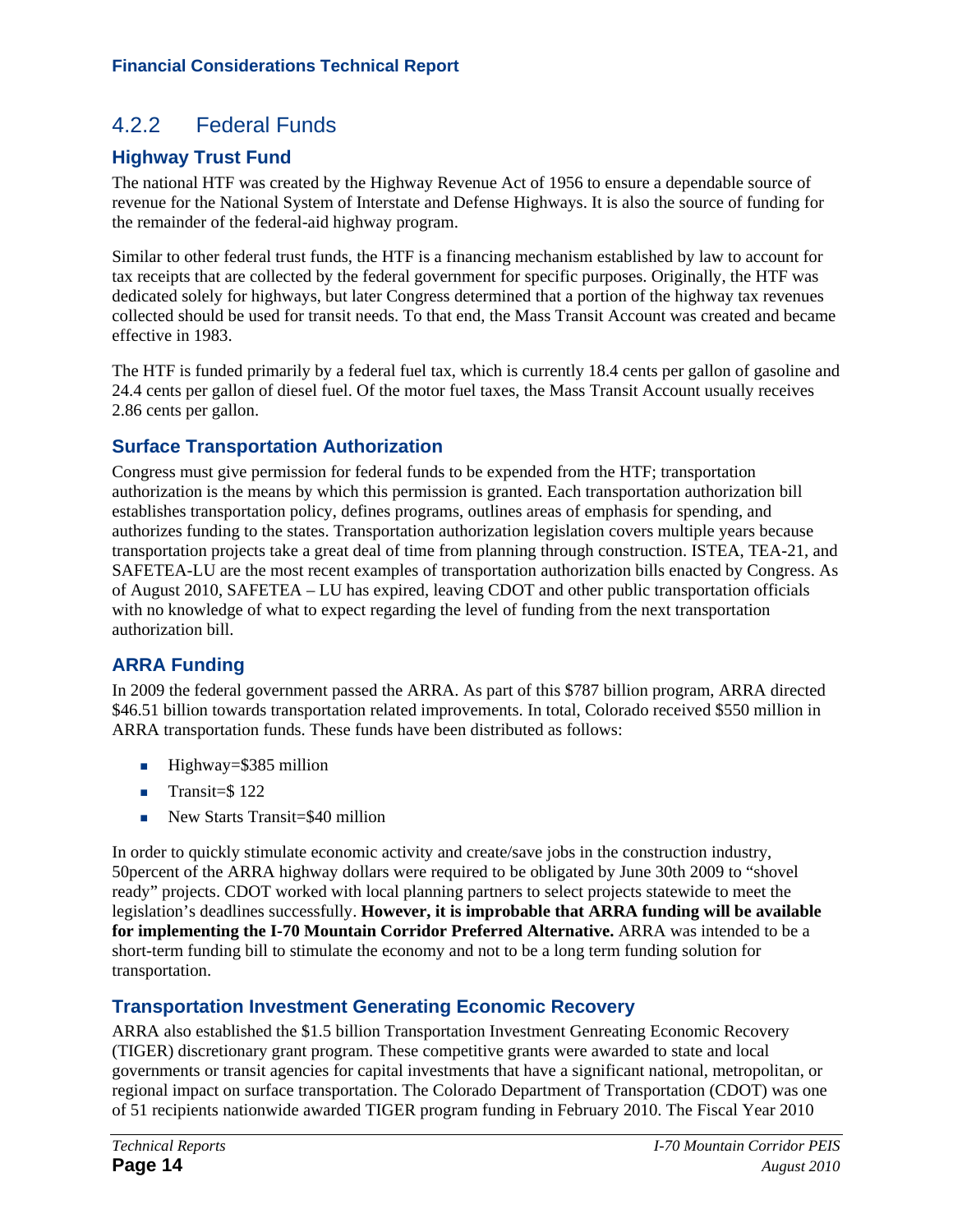Federal Transportation, Housing and Urban Development (THUD) Appropriations Bill solicited proposals for another round of discretionary grant funding (TIGER II). It is anticipated that TIGER funding or a similar grant program will be available in the future. Note that supplemental funding would be required prior to receipt of TIGER grant.

### <span id="page-18-0"></span>**4.3 State Funding**

#### <span id="page-18-1"></span>4.3.1 Senate Bill 09-108 (FASTER)

#### **Road Safety Fund**

In 2009, Senate Bill 09-108 (FASTER) established the Road Safety Fund. The fund dollars will be allocated based on the HUTF statutory formula: 60 percent to CDOT, 22 percent to counties, and 18 percent to municipalities. Per Colorado Revised Statute 43-4-803 (21), Road Safety eligible projects are defined as construction, reconstruction or maintenance that the Transportation Commission determines is needed to enhance the safety of a state highway, a county determines is needed to enhance the safety of a county road, or a municipality determines is needed to enhance the safety of a city street. *FASTER* is anticipated **to generate approximately \$292 million per year** to 2035.

#### **Senate Bill 09-228**

In 2009, the legislature passed Senate Bill 09-228, which established methods to transfer money to transportation, capital construction, and the statutory reserve. After a 5 percent growth rate is met, a 5 year transfer of General Funds will occur to transportation totaling 2 percent of General Fund revenues at approximately \$170 million with 10 percent for transit. This law also maintains a 6 percent growth limit on HUTF off-the-top-transfers.

This bill eliminated the Arveschoug-Bird 6percent annual growth in spending limit which factored into Senate Bill 97-001, House Bill 02-1310, and Capital Construction dollars. **The Colorado Department of Transportation does not anticipate funds being made available for transportation under this new law until at least Fiscal Years 2013 to 2014**.

#### **Gaming Funds**

Limited gaming began in Colorado on October 1, 1991. The most immediate and visible impact was to the roads surrounding the gaming communities of Black Hawk, Central City, Cripple Creek, and casinos in Southwest Colorado. Traffic increases on state highways in the vicinity of the gaming communities was great and most of these roads were not built to handle the large amount of traffic that was generated since gaming began.

Pursuant to Colorado Revised Statute, 12-47.1-701 (1), (c) (I) CDOT may request an appropriation from the state's Limited Gaming Fund to address the construction and maintenance needs associated with the increased traffic on state highways in the vicinity of gaming communities. **While successful in the past, CDOT has not received gaming funds since 2008.** 

#### **Capital Construction Funds (House Bill 95-1174)**

In 1995, the Colorado General Assembly enacted House Bill 95-1174 requiring the Transportation Commission to annually submit to the Capital Development Committee a prioritized list of state highway reconstruction, repair, and maintenance projects for possible funding with Capital Construction Funds. Prior to 1995, CDOT was not eligible to receive Capital Construction Funds as these funds were reserved for non-transportation-related capital improvements like state buildings.

Under the legislation, the Capital Development Committee reviews the Transportation Commissionapproved list of projects. The Capital Development Committee-approved list of projects is forwarded to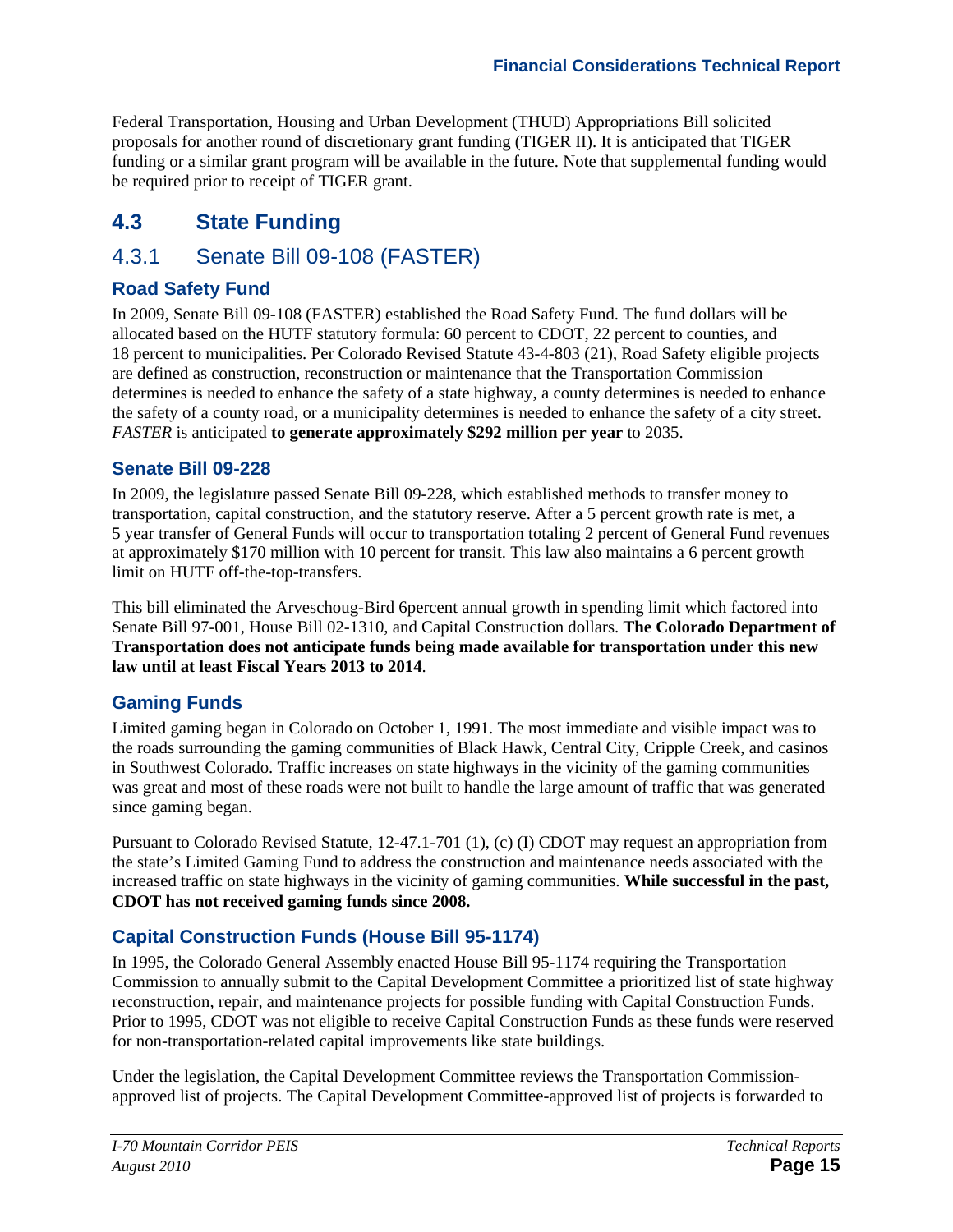the Joint Budget Committee for possible funding up to the available amount of Capital Construction Funds. These funds are appropriated in a lump sum, not by individual projects.

The Colorado Department of Transporation last received House Bill 95-1174 funds in 2008 and has received \$404.5 million over the life of the law, **approximately \$27 million per year.** 

# **4.4 Corridor Specific Sources**

<span id="page-19-0"></span>Corridor-specific sources are those funding sources that apply only to limited geographic areas, usually a county, city, or a special district, within either. In effect, the sources below could potentially be implemented on a localized scale to fund specific projects or portions of a project within the jurisdiction from which the dollars were generated. Corridor-specific sources would require voter approval, constitutional amendments, or both. This information is intended for informational purposes only and should in no way be interpreted as an advocacy statement on behalf of any of these options.

- **Local Tax Increase.** Local taxes could be increased to generate revenue specifically designated for use in the Corridor.
- **Special Taxing Districts**. New taxing districts could be created from which the revenue generated could be applied to improvements in the Corridor. Business improvement districts are a common example.
- **Recreation Use Surcharge.** A fee could be attached to recreational activities in the Corridor.
- **Real Estate Transfer Tax**. A tax on real estate sales in the Corridor could be implemented from which the revenue generated could be applied to improvements in the Corridor.

# <span id="page-19-1"></span>**4.5 Innovative Funding Sources**

### <span id="page-19-2"></span>4.5.1 Public and Private Partnerships

The Colorado General Assembly gave CDOT the authority to become involved in Public Private Partnerships. Public Private Partnerships are joint partnerships that can be formed between a private entity and CDOT to implement transportation projects funded mostly by private dollars. These are usually structured as "Concessions" involving a Concessionaire supported by financial, design-build, equipment (vehicles and systems components for the Advanced Guideway System) and operations and maintenance partners. The programs are typically bid for operation of the infrastructure for 20 or more years. Highway projects such as E-470 in Colorado are the most common examples. Although not common in the U.S., transit projects are often procured under a Public Private Partnerships delivery in Europe. The \$2.3 billion Eagle Public Private Partnerships project for the Regional Transportation District in Denver is the largest transit project being delivered by a Concessionaire in the U.S. This concession includes a 40 year agreement, with the physical infrastructure turned over to the Regional Transportation District at the end of the contract.

Unlike highway projects funded by tolling, transit projects, (such as the Advanced Guideway System) are not anticipated to operate with a profit. Thus, the owner, such as CDOT or the Regional Transportation District, would pay the Concessionaire what is known as an "availability payment," which makes up the operating shortfall - that is, the availability payment covers both annualized capital, operations and maintenance, less revenues from the project. Implementation of a concession for the I-70 Mountain Corridor project would require some form of secured revenue stream such as federal funding, tolls, sales tax revenue, fare box revenues, or some combination of all of these sources. Private equity would most likely also be provided and billed back to the owner as part of the monthly availability payment. This allows the public sector to leverage private capital over a 20 to 40 year period. Another advantage of the Public Private Partnerships approach is that the private sector efficiencies driven by a profit motive have been found to result in a shortened delivery, often at a reduced cost. At the point of this writing it appears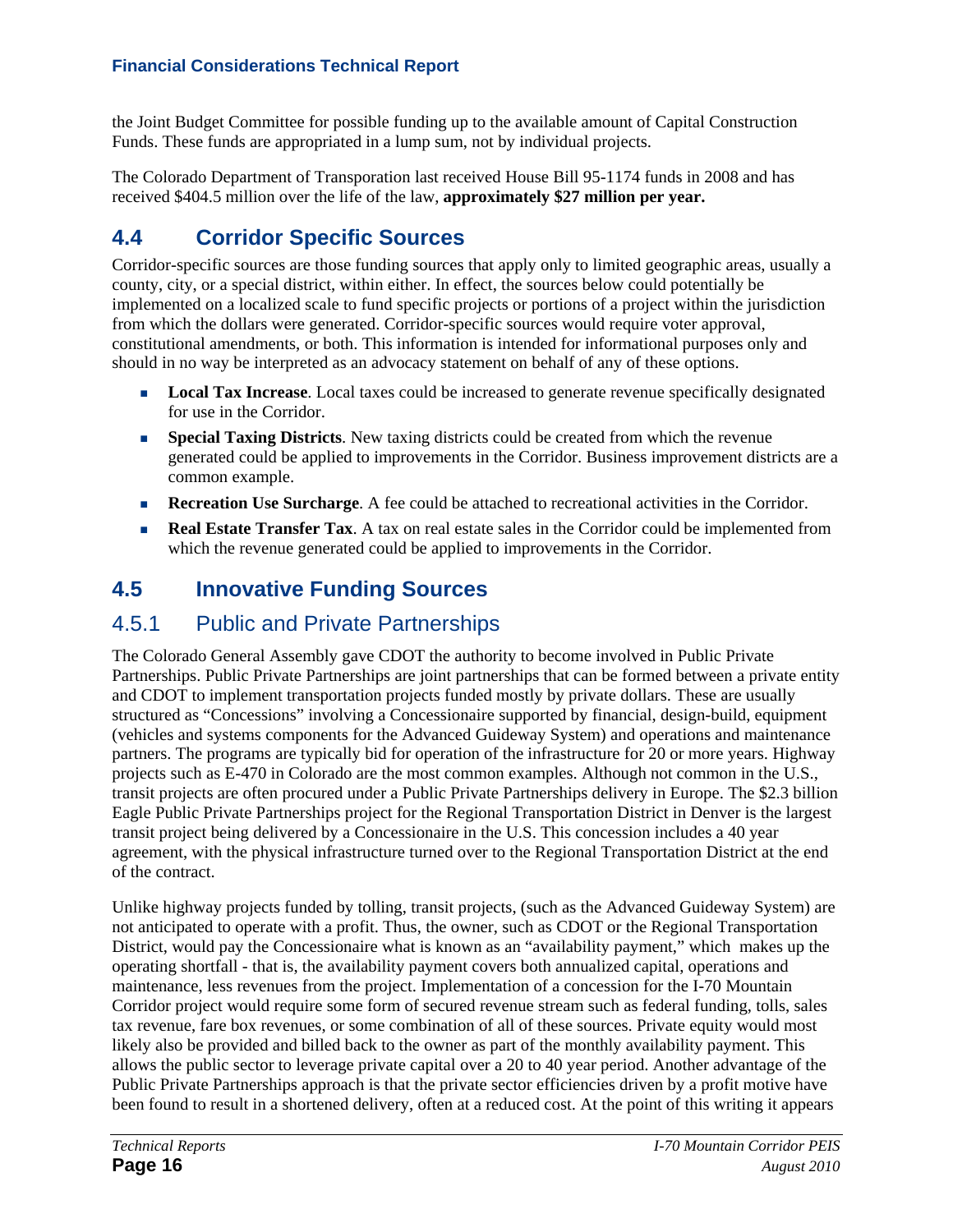that the Regional Transportation District will experience a reduction in capital costs of as much as \$300 million, or about 15 percent of the construction value of the Eagle Project.

If a Public Private Partnerships delivery is used by CDOT, the appropriate NEPA documents as well as all other applicable state and federal requirements must be completed if federal funds are used or access to the interstate is changed. Additionally, CDOT must complete both Preliminary Engineering (30 percent design) and a set of performance specifications for both construction and operations, which are used as the basis for Concessionaire bidding.

# <span id="page-20-0"></span>4.5.2 Tolling

Senate Bill 09-108 (FASTER) allows for the tolling of new or existing capacity through the High Performance Transportation Enterprise. While the tolling of new capacity can occur. The tolling of existing capacity on the national highway system is allowed if anumber of conditions are met, including:

- Federal approval, which has other specific requirements.
- **Local government approval by every local government in which all or any portion of the highway** segment or highway lanes is contained or that will be substantially impacted.
- A local air quality impact statement and community traffic safety assessment that specifically takes into account any diversion of vehicular traffic from the highway segment or highway lanes onto other highways, roads, or streets that is expected to result from the imposition of the user fee.

This enterprise takes the place of the Colorado Tolling Enterprise which was repealed by Senate Bill 09-108 (FASTER).

The state currently owns High Occupancy Toll (HOT) lanes on I-25 in north Denver. These lanes are the only state owned managed lanes. A 2004 *CTE Preliminary Traffic and Revenue Study* completed for the Colorado Tolling Enterprise estimated that tolling could **generate \$600 million during the planning period (Wilbur Smith Associates, January 2005).** 

# <span id="page-20-1"></span>4.5.3 Regional Transportation Authorities

Formerly known as Rural Transportation Authorities, the state legislature broadened the rural authority to regional or a statewide authority in 2005. Prior to the passage of this legislation, every area of the state except the Denver Metro area was allowed to form Regional Transportation Authorities. Currently, an Regional Transportation Authoritie allows two or more jurisdictions, including the Denver Metro area, to form a taxing authority in order to fund local transportation projects. An Intergovernmental Agreement between the Regional Transportation Authorities and CDOT is required prior to taking it to a vote of the people of said region in order to form and fund a transportation project on the state highway system.

Per CRS 43-4-605, Regional Transportation Authorities have the following means to obtain revenue:

- **IMPO** Impose an annual motor vehicle registration fee up to \$10 (for persons residing within authority boundaries)*.*
- Portion of visitor benefit tax (collected within authority boundaries).
- Sales and use tax.
- Mill levy authority (up to 5 mills) on all taxable property (this measure expires in 2019)*.*

Currently there are four Regional Transportation Authorities statewide, including: Baptist Road Regional Transportation Authorities, Gunnison Regional Transportation Authorities, Pikes Peak Regional Transportation Authorities and the Roaring Fork Regional Transportation Authorities.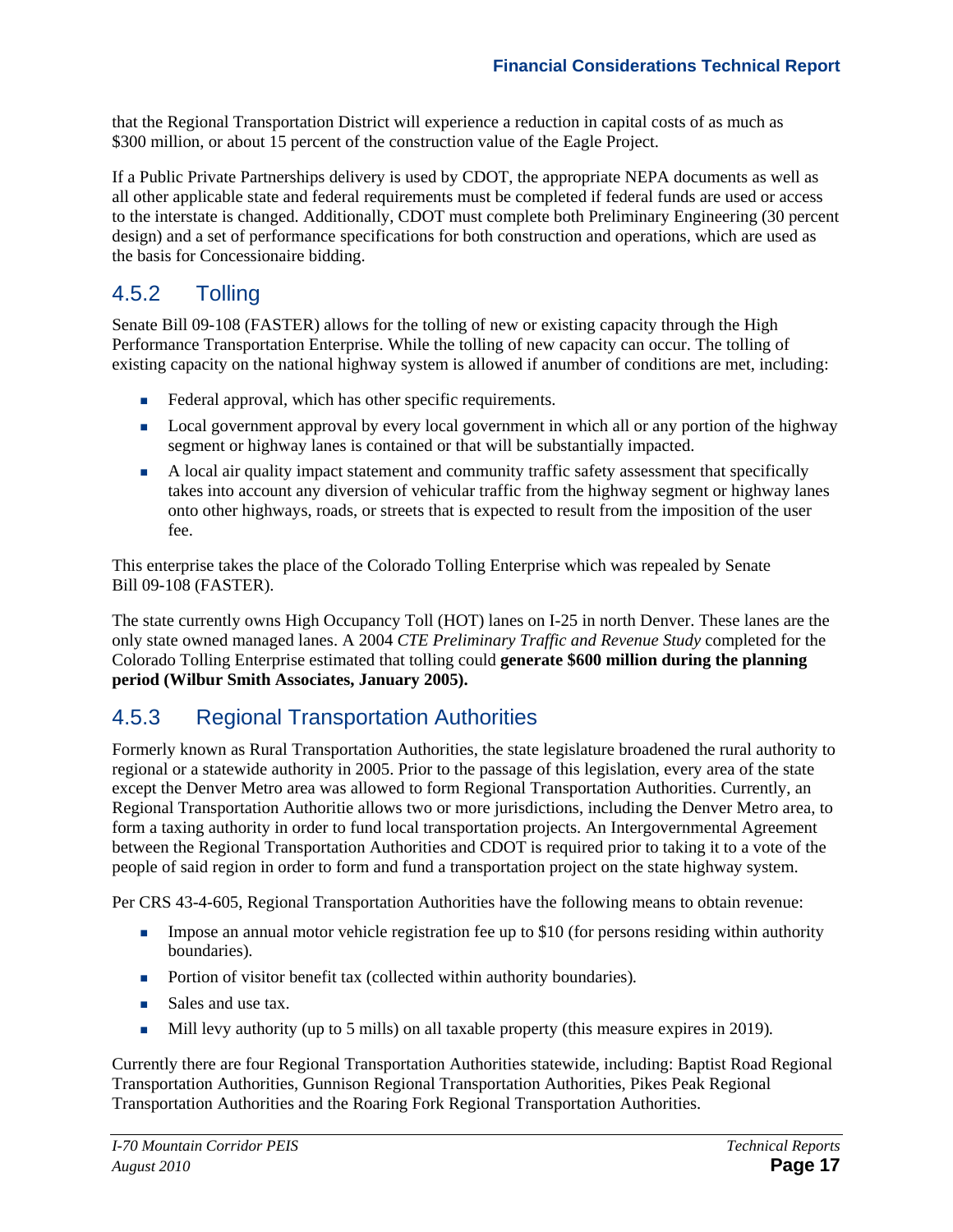## <span id="page-21-0"></span>4.5.4 Transportation Infrastructure Finance and Innovation Act Loans

Transportation Infrastructure Finance and Innovation Act provides low interest loans and credit assistance to large-scale transportation projects of national significance, that are more than \$100 million, or 50 percent of the state's annual allocation of federal-aid funds, whichever is less. A cap of 33 percent of total project costs is placed on the credit assistance provided.

# <span id="page-21-1"></span>4.5.5 Private Activity Bonds

Private activity bonds are federally tax-exempt bonds used to finance facilities used by private businesses. Interest on private activity bonds is excluded from gross income for federal income tax purposes if the bonds fall within certain defined categories. Private activity bonds are not subject to a general annual volume cap for state agencies but are subject to a separate national cap of \$15 billion. FASTER authorized both the Bridge Enterprise and the High Performance Transportation Enterprise programs to issue bonds as a funding mechanism.

# <span id="page-21-2"></span>**4.6 Repealed Funding Sources**

### <span id="page-21-3"></span>4.6.1 Sales and Use Tax (Senate Bill 97-001)

In 1997, the Colorado General Assembly passed Senate Bill 97-001, which provided additional funding from sales and use tax revenues associated with automobiles and automobile-related accessories. In Colorado, the general fund could only grow by 6 percent annually. While in effect, this bill directed any additional money to roads and bridges as a Senate Bill 1 transfer. Ten percent of Senate Bill 1 transfers were required to fund transit. The Transportation Commission dedicated any Senate Bill 97-001 revenues to fund strategic projects known as 7th Pot Projects.

Senate Bill 97-001 was repealed in 2009 by Senate Bill 09-228. Over 12 years, Senate Bill 97-001 provided \$1.3 billion in funds for Colorado's 28 Strategic projects and \$63.1 million for strategic transit projects.

## <span id="page-21-4"></span>4.6.2 Colorado House Bill 02-1310

In 2002, Colorado House Bill 02-1310 was enacted by the General Assembly to provide, beginning on July 1, 2003, a General Fund surplus less the 4 percent reserve and less any revenues in excess of the TABOR constitutional limitation, to be allocated two-thirds to the State Highway Fund and one-third to the state's Capital Construction Fund. The HUTF allocation from the General Fund surplus under House Bill 02-1310 was to be used for reconstruction, repair, maintenance, and capital expansion projects.

House Bill 02-1310 was repealed in 2009 by Senate Bill 09-228. Over 7 years House Bill 02-1310 provided \$625.3 million in funds for projects across the state.

# <span id="page-21-5"></span>**Section 5. Potential Future Funding**

# **5.1 Transportation Finance and Implementation Panel**

<span id="page-21-6"></span>Governor Bill Ritter's Transportation Finance and Implementation Panel (Panel) solicited public input and evaluated funding options before making recommendations to the Governor to increase transportation revenues. The Panel endorsed a direction for future transportation investments, a set of policy statements and a preferred funding threshold of an additional \$1.5 billion annually. The sources of these funds are shown on **[Table 6](#page-22-2)** below.

In March 2007, Governor Bill Ritter appointed the Transportation Finance and Implementation Panel to evaluate the state's transportation needs and identify long term sustainable sources of funding. The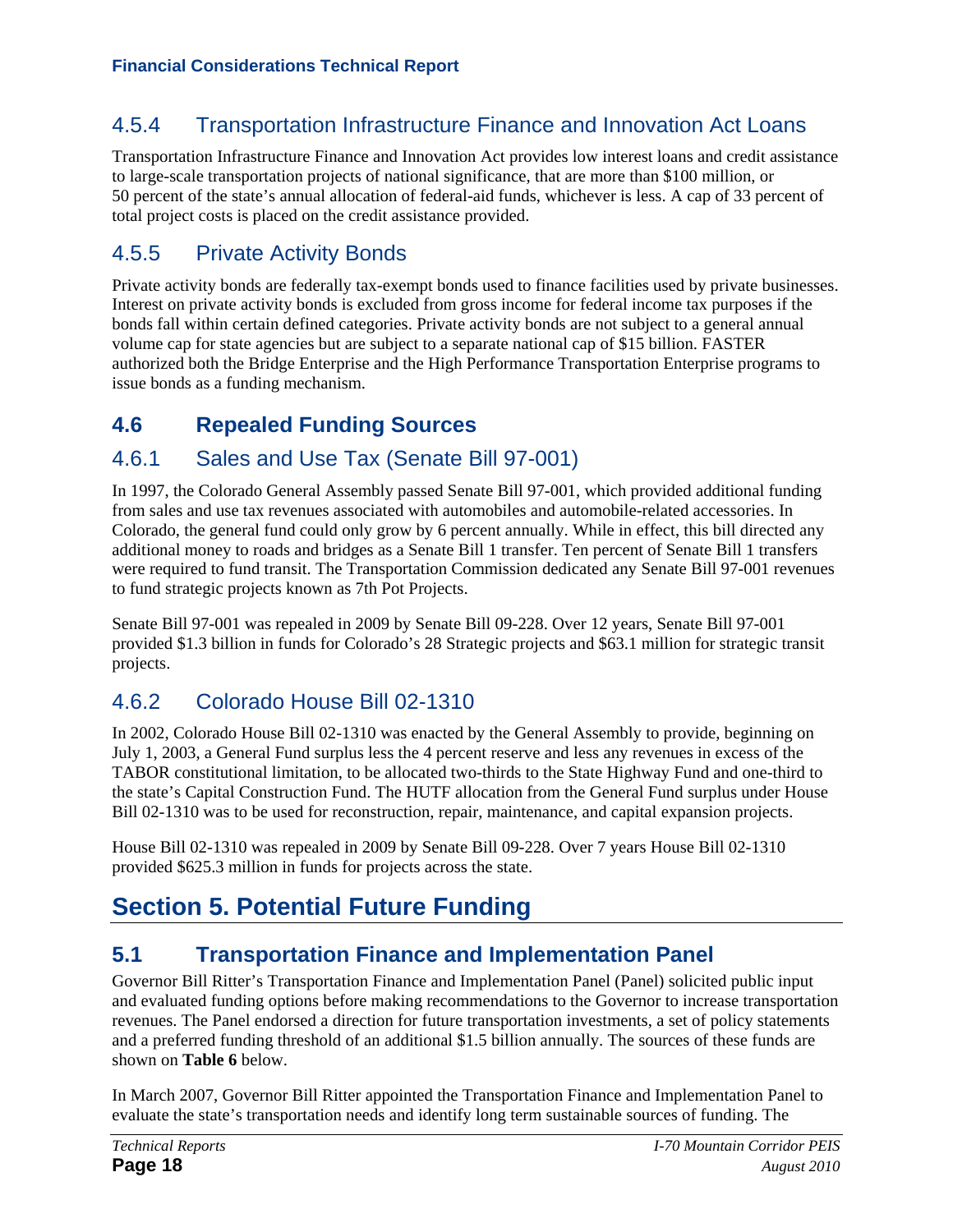32 members of the Panel included a broad spectrum of experts, policy maker, private industry representatives, community leaders, and citizens. The Panel was supported by a Technical Advisory **Committee** 

## <span id="page-22-0"></span>5.1.1 Results

The Panel proposed to preserve the existing transportation investments and expand travel options. There was unanimous support for an increased investment in transportation, including automobile, transit, and aviation modes. Public safety is also considered an important consideration and any funding package.

The Panel recommended a package of funding mechanisms that would generate additional annual revenue for transportation at four levels: \$500 million, \$1 billion, \$1.5 billion, and \$2 billion. The preferred option is the \$1.5 billion per year package. This level would allow the state to address many of the needs across all program areas. One-third of the revenue (\$500 million) would be directed to safety projects; the other \$1 billion would go to projects designed to relieve traffic congestion, improve local roads, and add more transit options.

Because the proposed package involves five tax and fee revenue increases, they are not without risk fees would requires legislative approval and tax initiatives would require voter approval.

The 2008 FASTER legislation adopted some of the Panel's recommendations as a first step to increase statewide transportation funding.

<span id="page-22-2"></span>

| <b>Revenue Sources</b>               |                            |               |  |  |  |
|--------------------------------------|----------------------------|---------------|--|--|--|
| <b>Revenue Source</b>                | Revenue Generated*         |               |  |  |  |
| Increased Vehicle Reg. Fee           | \$100 average fee increase | \$500 million |  |  |  |
| <b>Increased Motor Fuel Tax</b>      | 13 $¢$ per gallon          | \$351 million |  |  |  |
| <b>New Daily Visitor Fee</b>         | \$6 daily fee              | \$240 million |  |  |  |
| <b>Increased Sales &amp; Use Tax</b> | .35% increase              | \$312 million |  |  |  |
| <b>Increased Severance Tax</b>       | 1.7% effective increase    | \$96 million  |  |  |  |

#### **Table 6. Proposed Revenue Sources**

## **5.2 Summary of PEIS Financial Findings in 2010**

<span id="page-22-1"></span>Funding for the Preferred Alternative for the I-70 Mountain Corridor remains a challenge in 2010. The largest commitment is represented by CDOT's 7th Pot program, which dedicates approximately \$1.8 billion to the program. This will translate into less purchasing power when adjusted for YOE dollars. Further, there is no identified funding for this amount, other than the Transportation Commission committment to find a solution to fund projects of statewide significance.

**It is assumed that the ~ \$1.4 billion identified in the Intermountain and DRCOG Regional Transportation Plans will be directed to the 7th Pot commitment and are not additive.** Future tolling revenues are a likely requirement to fund the Highway elements of the Preferred Alternative. A revenue source such as tolling or a dedicated sales tax would be required to implement any form of Public Private Partnerships for highway construction in the corridor.

At this point essentially no funding has been committed for the Advanced Guideway System element of the Preferred Alternative. Acceptance into federal programs, such as the Federal Transit Administration's New Starts Program, are highly competitive and require cost-effectiveness studies that involve more engineering information than is possible in this PEIS. The feasibility of this funding will need to be remanded to the Tier 2 processes. It is anticipated that the Advanced Guideway System element will have